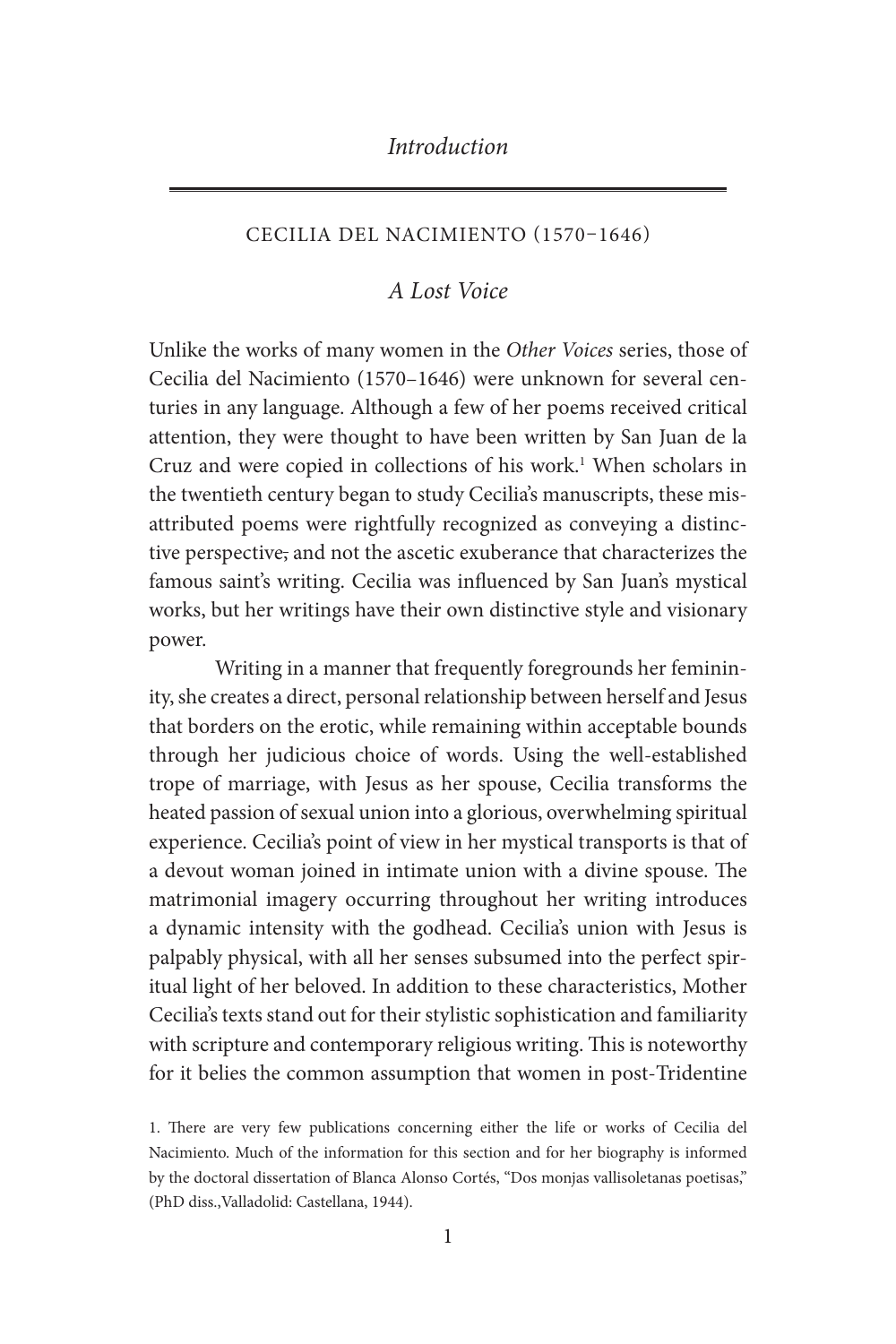### 2 *Introduction*

Spain were not exposed to writings that dealt with matters beyond catechism and thus, did not participate in religious discourse among men.<sup>2</sup>

Cecilia's role model in both life and literature was Saint Teresa of Ávila (1515–82), the founder of her order and of her convent in Valladolid, Spain. Saint Teresa's experience of ecstatic transports aided Cecilia both spiritually and aesthetically; through imitations of the saint's raptures, she strengthened her faith and found inspiration that moved her to write. Saint Teresa is often explicitly present in Cecilia's texts, as in this stanza from one of her poems:

> Finally your perfections who would be able to count them? Your virtues and talents through which you have become brilliant, Let your Lover tell them he knows them.

Cecilia also chose to represent Saint Teresa as a militant personality, an example of female strength that doubtless sustained her in both her writing and her life. Her texts are not merely a repetition of the mystic saint's legacy, as they reveal a new dimension of mystical delight, refining the ecstasy of Saint Teresa and enriching the imagery of San Juan. Unlike most women of her day, she was highly educated and well acquainted with the latest literary trends. Both her prose and poetry introduce stylistics characteristic of the Golden Age Baroque, giving her texts a decidedly courtly flavor, even though she wrote mostly for her male spiritual advisors, herself and her sisters in the convent, and not for a larger reading public.

As far as we know, Cecilia made no attempt to publish any of her writings. Given the subject matter of her work and the disputes she had with certain spiritual leaders, exposing her creations to others outside the convent or attempting to have them published during the Counter-Reformation fervor of early seventeenth-century Spain could have been dangerous. After Cecilia's death, most of her work was for-

<sup>2.</sup> This assumption, common in traditional scholarship for most of the twentieth century, is explained in part by the censorship and control placed on women's writing in early modern Spain. For more, see p. 5–6 and 9–13 of this introduction.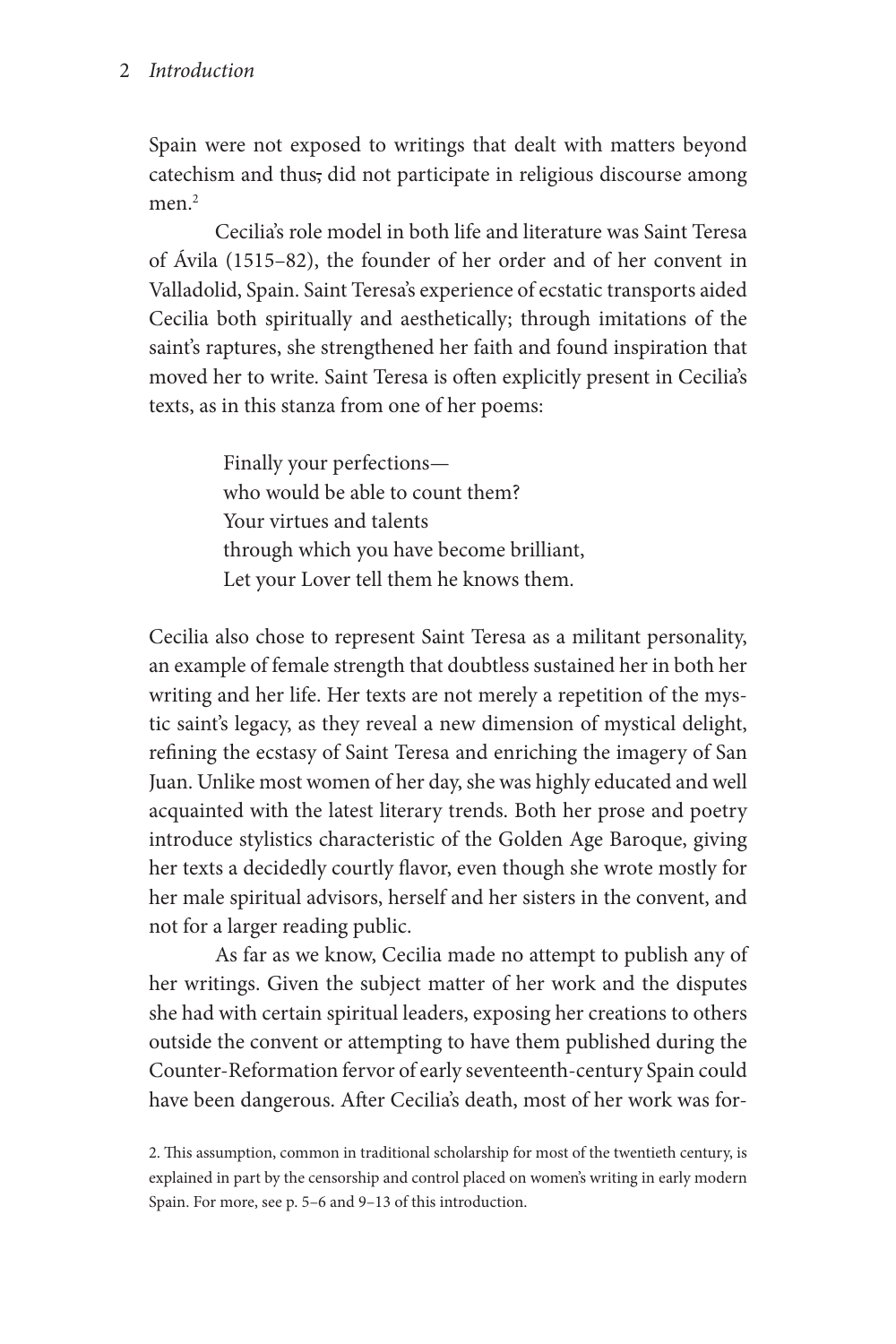gotten and catalogued in her convent's archive along with the rest of the community's varied papers. It was not until the twentieth century that her work came back into circulation. Fragments of her writing and that of her sister's, along with biographical information, were first presented in English in *Untold Sisters: Hispanic Nuns in Their Own Works.* This book also discusses, for the first time in English, Cecilia del Nacimiento's poetry, noting that "she rendered the mystical experience with greater technical proficiency and clarity than most of her male contemporaries."3

# *Convent Culture in Early Modern Spain*

Thanks to recent research on convent life in the early modern Hispanic world, we now know that the walls of the cloister did not entirely separate female religious communities from all forms of worldly knowledge or negate their intellectual subjectivity.<sup>4</sup> On the contrary, the convent afforded women a space where they were allowed to exercise a limited amount of control over their own communal existence, and for many women it was not only a place to engage in prayer and meditation but also a haven for intellectual and spiritual exploration. Virtually all convents in Spain required incoming novices to be functionally literate, while others actively encouraged community members to read, and, at times, to write. This was particularly true in the case of the Discalced Carmelite convent in Valladolid that Cecilia and her sister María entered in 1588. Here, daily life was governed by the

4. The last two decades have seen a great deal of work on convent writing and women's culture. One of the earliest texts to open this fertile field of investigation is Arenal and Schlau, *Untold Sisters*. See also Silvia Evangelisti, *Nuns: A History of Convent Life, 1450–1700*. (New York: Oxford University Press, 2007); Sherrin Marshall, ed., *Women in Reformation and Counter-Reformation Europe* (Bloomington: Indiana University Press, 1989); Ronald E. Surtz, *Writing Women in Late Medieval and Early Modern Spain: The Mothers of Saint Teresa of Ávila* (Philadelphia: University of Pennsylvania Press, 1995); José Luis Sánchez Lora, *Mujeres, conventos y formas de la religiosidad barroca* (Madrid: Fundación Universitaria Española, 1988); and Stephanie Merrim, *Early Modern Women's Writing and Sor Juana Inés de la Cruz* (Nashville: Vanderbilt University Press, 1999).

<sup>3.</sup> Electa Arenal and Stacey Schlau, ed. *Untold Sisters: Hispanic Nuns in Their Own Works*, trans. Amanda Powell (Albuquerque: University of New Mexico Press, 1989), 143–44.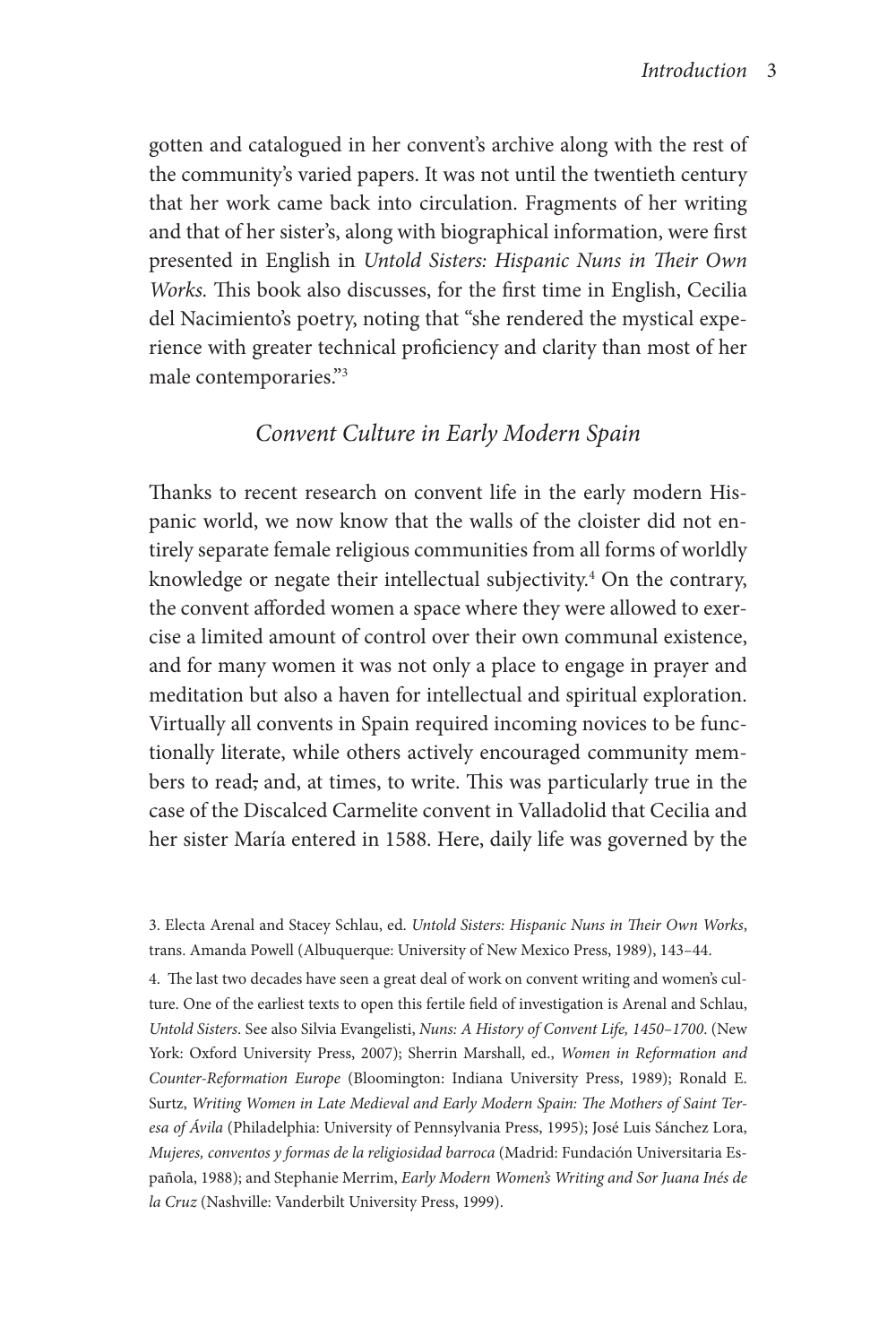guidelines for reform that Saint Teresa of Ávila drafted a few decades before their arrival.

The Carmelite Order was founded during the middle of the twelfth century, but by the middle of the sixteenth century the Catholic Church throughout Europe was reformed from both within and outside contemporary church structures.<sup>5</sup> One of the most widely experienced reforms was a critical reassessment of each religious order's culture. As numerous detractors attacked the status quo of the Roman Catholic Church, virtually all its different religious orders began to examine the ways in which their rules and conduct had changed over time, as well as the rigor with which these rules were applied in the order's academic pursuits and daily life. Catholic reformers across Europe called for a return to medieval asceticism and a limitation of the intellectual liberty afforded by the influence of Renaissance humanism, anticipating the increasing orthodoxy promulgated by the Council of Trent (1545–63). In Spain, Saint Teresa of Ávila was by far the most vocal critic and active reformer of the Carmelite Order, but her project of reform did not consist only of a return to the order's "traditional values." When she observed community leaders' laxity concerning the order's laws and their indulgence in earthly pleasures, she spoke out in indignation, yet she did not believe that simply tightening enforcement would improve the quality of each religious person's life or aid in each soul's ultimate goal of salvation. Instead she established a new, more rigorous branch of the order, the Discalced Carmelites.<sup>6</sup> The new name, which means "unshod" or without shoes, reflects the austerity and asceticism that Teresa and other reformers like her throughout Europe hoped to establish. The Discalced required community members to lead a life of intense prayer and to embrace poverty, chastity, obedience, and solitude in the hope of in-

6. For more information regarding Saint Teresa and her role in Carmelite reform, see Jodi Bilinkoff, *The Ávila of Saint Teresa: Religious Reform in a Sixteenth-Century City* (Ithaca, NY: Cornell University Press, 1989), and Jodi Bilinkoff, "Teresa of Jesus and Carmelite Reform," in *Religious Orders of the Catholic Reformation: Studies in Honor of John C. Olin on His Seventy-fifth Birthday*, ed. Richard L. DeMolen (New York: Fordham University Press, 1994), 165–86.

<sup>5.</sup> From Lutheranism and Calvinism in northern Europe to *alumbradismo* and crypto-Judaism in Spain, the Roman Catholic Church was assailed with numerous threats to its hegemony. See below for more details.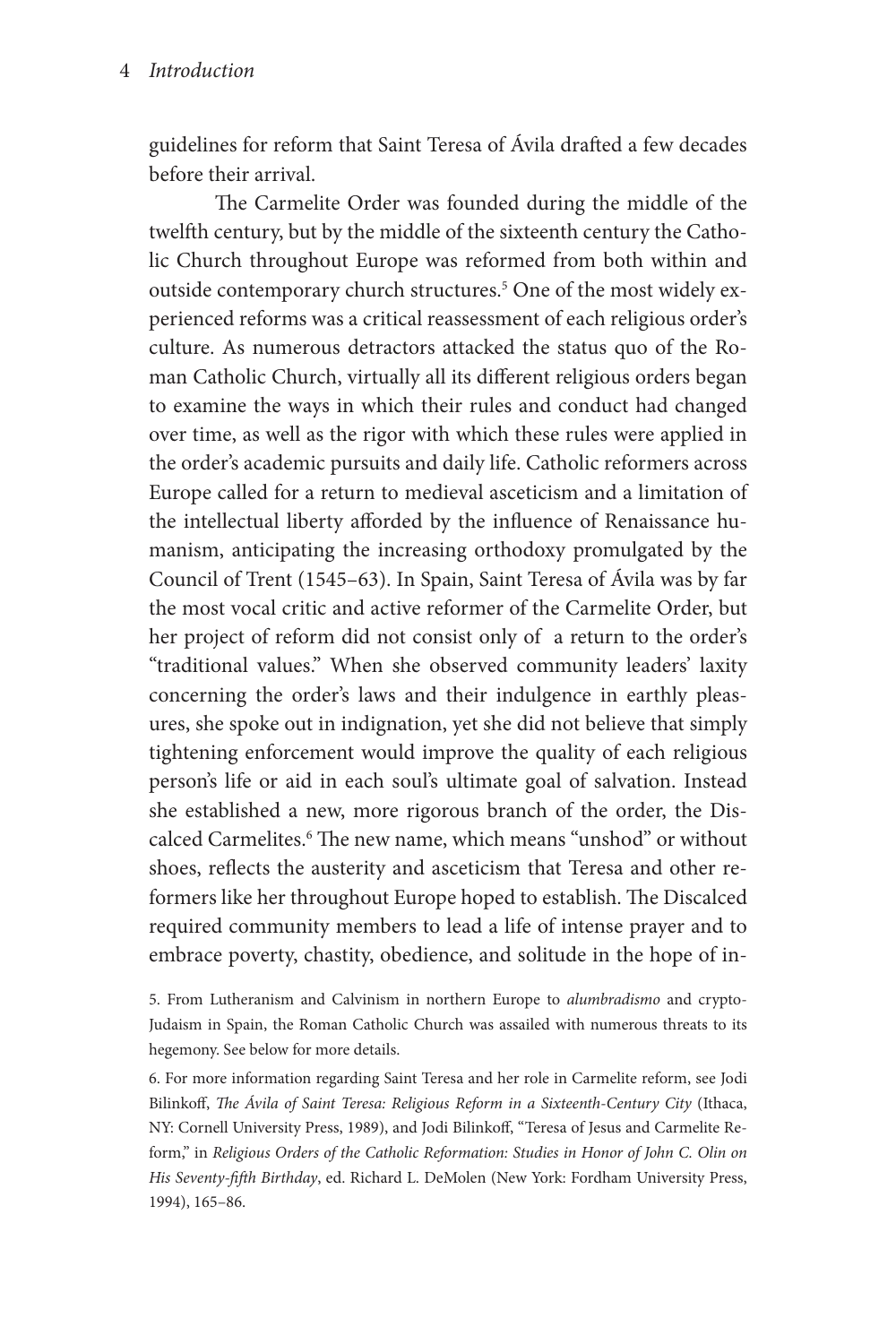spiring a larger spiritual transformation of the worldwide Christian community.

At first glance, the reforms introduced by Saint Teresa seem entirely in line with the Catholic Church's increasingly conservative—not to mention misogynistic—politics. Convinced that contemporary challenges to the church's authority were ultimately the result of a lack of rigor and enforcement of its instruction, church leaders sought to limit all citizens'—and particularly women's—opportunities for education and expression of personal autonomy.<sup>7</sup> Consequently, in Teresa's proposals all sisters were expected see themselves as servants to the church's needs, as "negated subjects," just as all wives were expected to put their husbands' needs ahead of their own. Beyond that, her reforms called for a greater separation between the cloistered sisters and the outside world, thus seeming to check the religious women's potential contributions to the living community of the church. Yet paradoxically, Saint Teresa's emphasis on rigor and asceticism ultimately broadened the sisters' power within the new order. To begin with, the very fact that the new order was founded and controlled by a woman was itself a remarkably novel—and for many church conservatives, quite threatening—idea for the time. And though Saint Teresa viewed the events beyond the convent walls as dangerous and corrupt, she did not believe that separation from the outside world should lead to the community's ignorance of current events. To begin with, Saint Teresa's mission led her all over the Iberian Peninsula. The seemingly meek and fragile woman from Ávila often went on her travels unaccompanied by men and necessarily became involved with the unique political circumstances of the areas in which she founded new convents. Though she eschewed the corruption of the outside world, Teresa envisioned her sisters' removal from society and immersion in prayer and sacrifice as a means to strengthen the Catholic Church

7. Though attitudes regarding women's education varied over the course of the sixteenth century, women's subordinate position in all cultural matters was never put into question. Debates and discussions centered on the degree to which women should be educated, but this degree was always necessarily less than what would be recommended for men. For more on women and education in the sixteenth century, see María Teresa Cacho, "Los moldes de Pygmalión: sobre los tratados de educación femenina en el Siglo de Oro," in *La mujer en la literatura española*, ed. Emilie Bergmann, et al. (Madrid: Comunidad de Madrid, 1995), 2:177–213.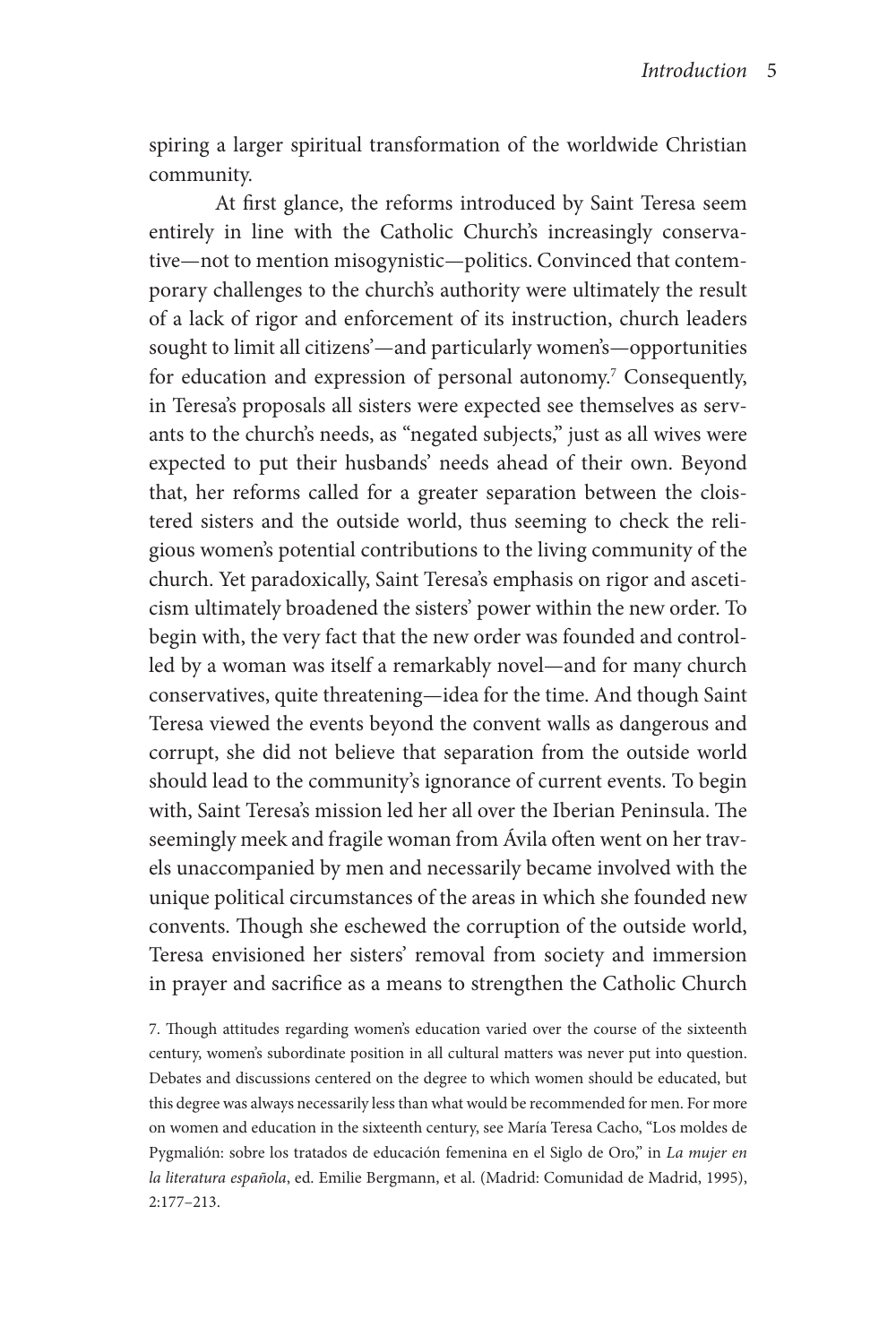in society and fortify its influence in all earthly matters. Thus, all the convent's members had to be aware of contemporary challenges to the church's authority in order to pray effectively for its triumph.

Other innovations within the order also challenged the status quo. The Discalced's disregard for incoming novices' "purity of blood,"<sup>8</sup> its dedication to an egalitarian existence within the community, and its disruption of traditional economic ties and church hierarchies subtly reorganized contemporary notions of community and simultaneously questioned male leadership within a female order. Adversaries of these reforms claimed that each community's increased autonomy was symptomatic of Protestantism and dangerous because of the power it placed in women's hands. These detractors of Saint Teresa argued for a change in the order's management and a cessation of its expansion. Yet perhaps more significant than all the aforementioned changes is the fact that this new Carmelite Order required its female members to define and manage their own spiritual journeys. Discalced convents prescribed reading for all their members. In fact, reading made up a great deal of the nuns' daily lives of meditation and prayer. In addition, the Discalced sisters wrote detailed histories of convent foundations, letters, poetry, music, short and long dramatic pieces, and biographies of other sisters, which they circulated among different convents within the order. Though all textual production was monitored and shaped by superiors, including male clergy and confessors, the Discalced sisters nevertheless created a community of female readers and writers that at times provided profoundly unique and daring interpretations of spirituality. Cecilia del Nacimiento's writing is a perfect example of how creative thinking and expression flourished within the convent environment.

8. With the rise of strict orthodoxy and anxiety regarding diversity and signs of otherness, Spanish cultural institutions were not content only to require that their members be mere Christians. On the contrary, "true" faith became tied to one's blood: having Jewish or Muslim ancestry—despite one's conversion to Christianity—was seen as an indicator of a potential atavism that might contaminate the social body. *Conversos* (converted Jews) and *moriscos* (converted Muslims) were always regarded as a potential source of disease and impurity and often blocked from entering certain religious institutions and from emigrating to Spain's colonies overseas. Given Spain's enormously diverse ethnic and religious make-up, falsifying bloodlines to prove one's worth was common. Ironically, Saint Teresa herself—the female patron saint of the Spanish nation—came from a *converso* family.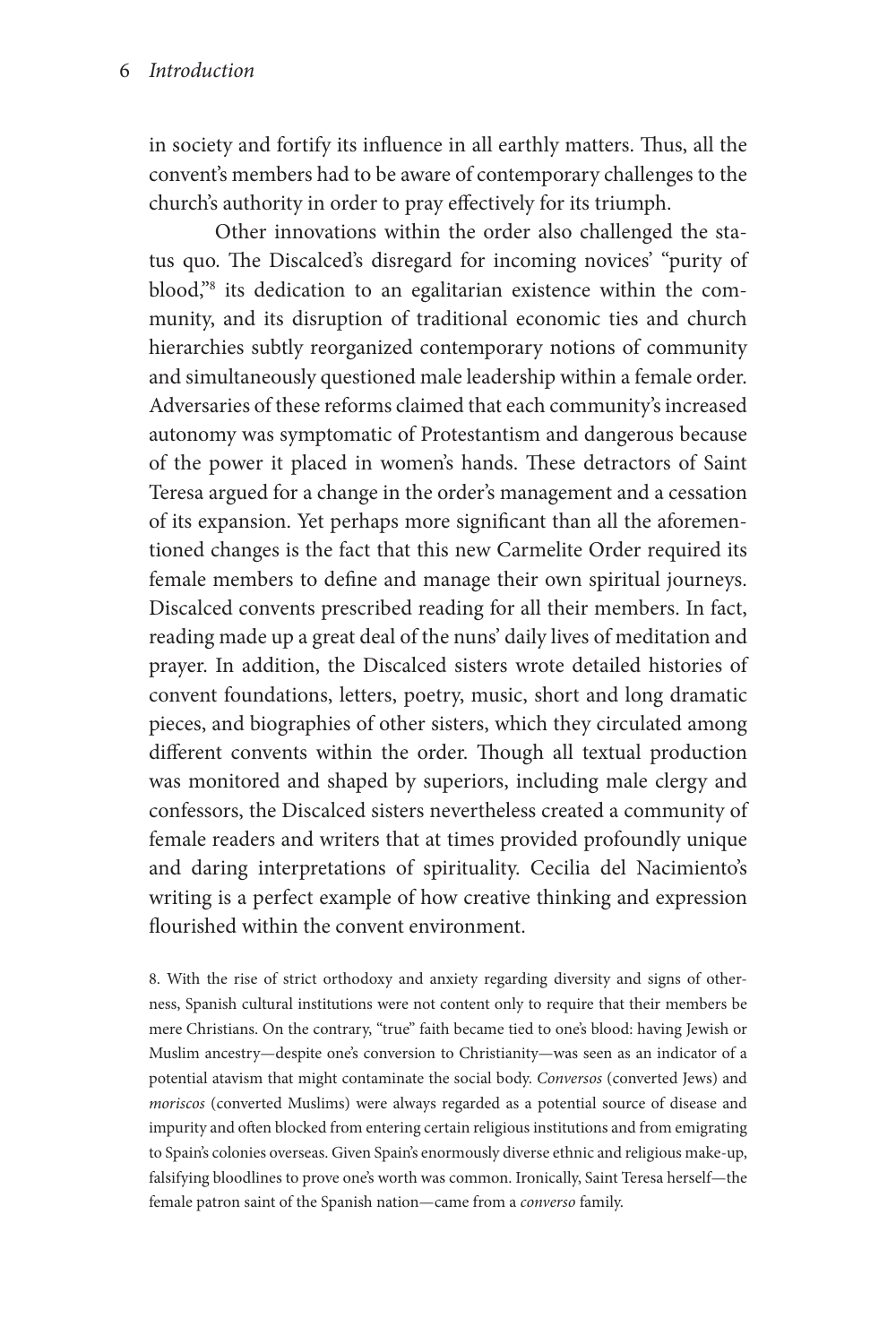The Discalced Order's increased asceticism did not prevent it from fomenting a burgeoning tradition of female education that had begun in the decades before the tumultuous years of its foundation. By the time Saint Teresa established the new order in 1568, official church and state policies on female education had already begun a vast regime of curtailment. In response to the Protestant Reformation initiated by Martin Luther in 1517, as well as many other related heresies throughout Europe, the Roman Catholic Church imposed a series of measures agreed upon at the Council of Trent that sought to enforce orthodoxy in education and place all Christian subjects under strict surveillance. In addition, Spain's conquest of New World territories and interactions with the formerly unknown indigenous populations raised many new debates about human nature and education, most of which concluded that a heavy hand and strict limitation of autonomy was the only viable Christian option. This was particularly true in relation to those whom the church characterized as society's "weaker" individuals: women, the lower classes, and non-Europeans.<sup>9</sup> With the church's image recast as a conqueror on the offensive, faced with myriad enemies, a new cultural climate of fear, suspicion, and domination emerged, so that Cecilia and her sister Maria enjoyed much less intellectual freedom than their mother's generation.

Cecilia Morillas, the mother of Cecilia and María, serves as a perfect example of the increased educational possibilities offered to women of Spain's middle and upper classes in the early sixteenth century. A true "Renaissance woman," Cecilia Morillas spoke several languages, played numerous musical instruments and cultivated her talents in various forms of artistic expression. She was not unique among elite urban women of the time. By the late fifteenth century, there was an increase of prominent humanists in both church and state government, including the archbishop of Toledo and even Queen

9. Several recent works have done a great deal to show how debates surrounding Spain's imperial endeavors did much to reconfigure notions about women—the country's "interior Other." See Juliana Schiesari, "The Face of Domestication: Physiognomy, Gender Politics, and Humanism's Others," in *Women, "Race" and Writing in the Early Modern Period*, ed. Margo Hendricks and Patricia Parker (London: Routledge, 1994), 55–70; and James D. Fernández, "The Bonds of Patrimony: Cervantes and the New World," *PMLA* 109:5 (October 1994): 969–81.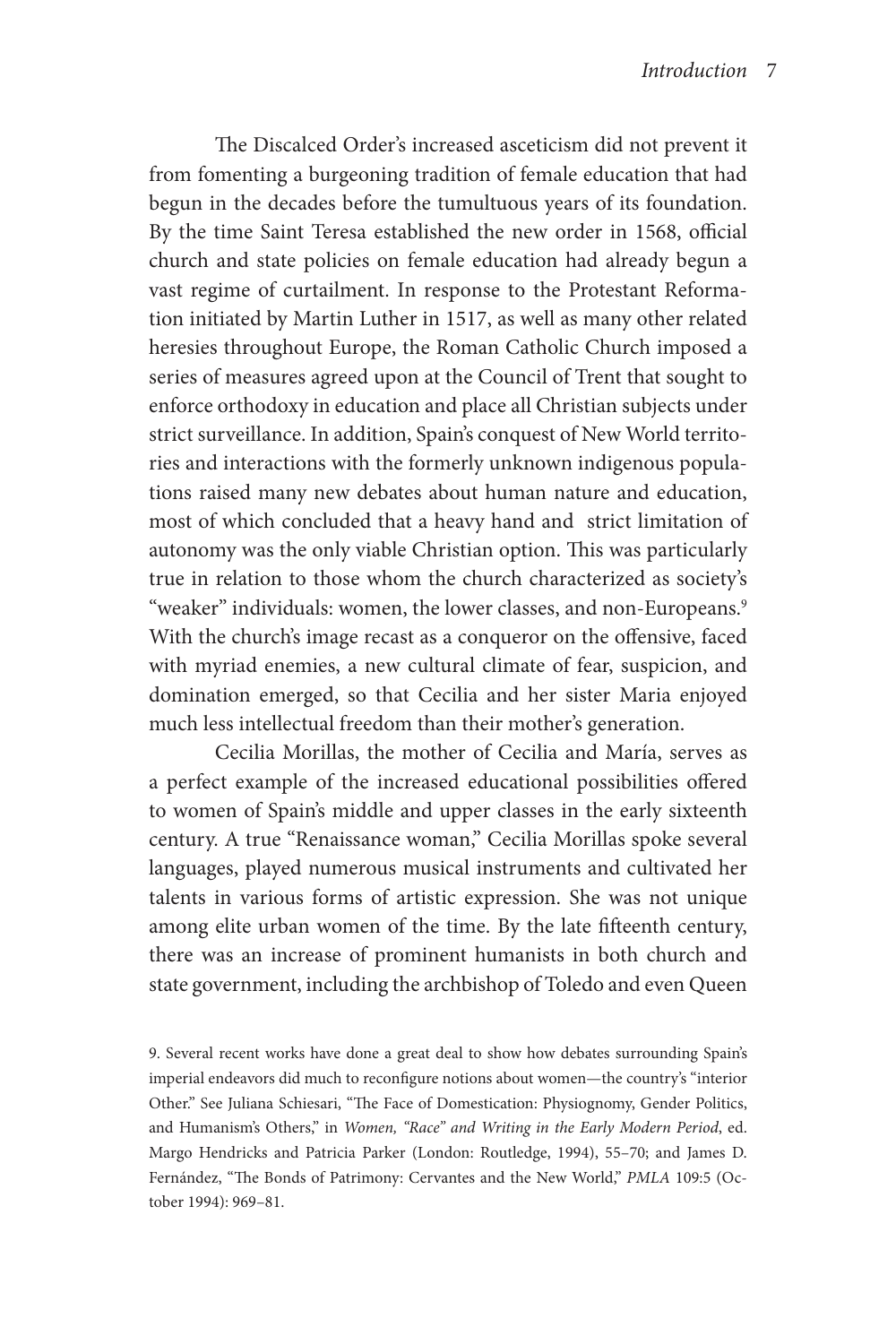Isabella herself. These leaders promoted modest yet progressive ideas regarding female education. By the 1550s, however, the shift in church politics led its leaders to the conclusion that the female spirit was too weak to resist the complicated temptations of the day. Thus, in a move that ostensibly sought to protect both Spain's integrity and women's souls, both church and state restricted women's access to education.

The socio-historic changes that took place during the midsixteenth century provoked a boom in literature and conduct manuals that contemplated and prescribed codes of behavior proper to virtuous women. In contrast to popular early sixteenth-century texts on education that demonstrate a modicum of education and autonomy as beneficial to a woman's development— in works such as Juan Luis Vives's *The Education of a Christian Woman* (1524) and Erasmus's *Exhortation to Diligent Study of Scripture* (1516) and *The Institution of Christian Marriage* (1526)—influential texts in the latter part of the sixteenth century stressed the need to keep women innocent and free from self-indulgence. Works such as Fray Luis de León's *The Perfect Wife* (1583) and Juan de Huarte's *Examination of Men's Wits* (1575) signaled a change in attitude toward women's education in Spain that did not begin to come widely into question again until the nineteenth century.10

10. For the most recent English editions of these texts see Juan Luis Vives, *The Education of a Christian Woman*, ed. and trans. Charles Fantazzi (Chicago: University of Chicago Press, 2000); Desiderius Erasmus, *William Roy, and Martin Luther, William Roye's An Exhortation to the Diligent Studye of Scripture; and, An Exposition in to the Seventh Chaptre of the Pistle to the Corinthians*, ed. and trans. Douglas H. Parker (Toronto: University of Toronto Press, 2000); selected writings of Erasmus in Desiderius Erasmus, *Erasmus on Women*, ed. Erika Rummel (Toronto: University of Toronto Press, 2000); Fray Luis de León, *A Bilingual Edition of Fray Luis de Leon's La perfecta casada*, ed. and trans. John A. Jones and Javier San Jose Lera (Lewiston, NY: Edwin Mellen Press, 1999); Juan Huarte, *Examen de Ingenios. The Examination of Men's Wits*, ed. and trans. Camillo Camilli, Richard Carew, and Carmen Rogers (Gainesville, FL: Scholars' Facsimiles and Reprints, 1959). English-language scholarship on Vives, Eramus, and de León is voluminous.

It is important to note that none of the titles mentioned here recommend complete autonomy or promote unfettered female agency when it comes to education. Vives's work, which defends a woman's right to increased education and contemplation of religious matters, can easily be criticized for being misogynistic and limited by readers today, though this interpretation holds Vives to impossible standards for his time. Fray Luis de León's work must be viewed more broadly as well. While *The Perfect Wife* undoubtedly configures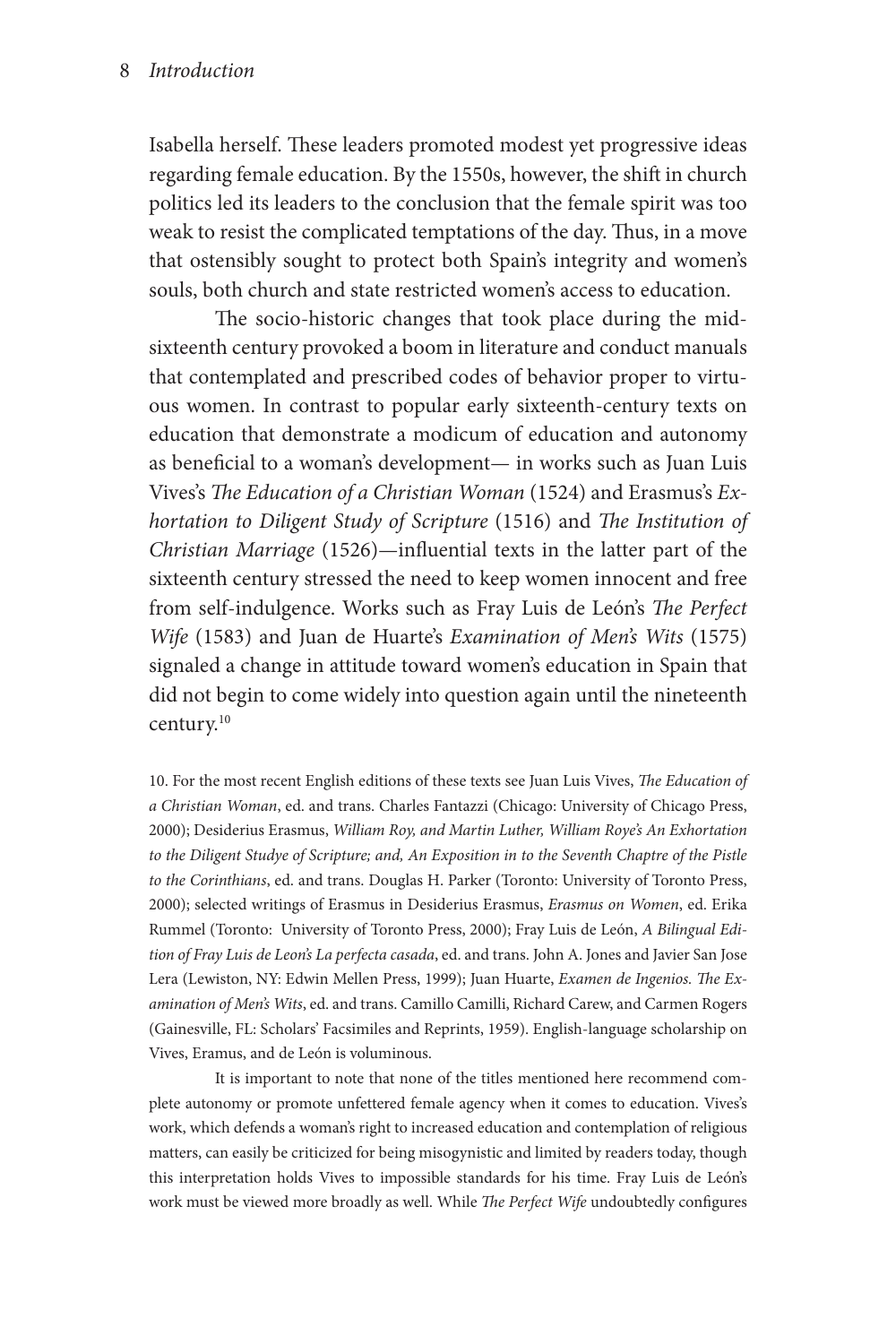The greatest danger foreseen in women's education was its potential to destabilize the church's rigid male-dominated hierarchies and control of interpretive power. Many church leaders and intellectuals mobilized both religious and scientific knowledge to prove that women's constitutions were weaker than men's, and, therefore, more prone to error and deception. While biological and medical texts from the time point to such "facts" as female body temperature, body shape, and levels of hydration to prove that women were not meant to engage in intellectual pursuits, others, like Fray Luis de León, found inspiration in the famous opinion presented by Saint Paul in 1 Corinthians 14:34–35: "Women should be silent in the churches, for they are not permitted to speak, but should be subordinate, as the law also says. If there is anything they desire to know, let them ask their husbands at home. For it is shameful for a woman to speak in church."11 In *The Perfect Wife*, a best-selling marital guide published in five yearly editions throughout the 1580s, Fray Luis wrote:

> Nature, indeed, as we have said already, and intend to say again, constituted women to stay in closely, and to be the guardians of their homes. So likewise has it laid upon them the obligation to keep their lips closed…."(155)12

The exclusively male church hierarchy in sixteenth-century Spain expected the same from its family's women. In order to be perfect "brides of Christ," nuns must remain in their cells and refrain from speaking or expressing themselves.

"Perfected" female behavior was not always a reality, however, especially during the decades following the Discalced Carmelite reforms. Though outwardly the Discalced sisters preached obedience

women as possessions of their husbands who are better off without the "dangerous" influences of education, it must be remembered that Fray Luis did a great deal to promote female religious work during his time. Fray Luis de León was the editor of all of Saint Teresa of Ávila's important texts, as well as a literary role model for her and other women.

<sup>11.</sup> New Revised Standard Version (NRSV) (New York: Oxford University Press, 1991).

<sup>12.</sup> Fray Luis de León, *The Perfect Wife*. Ed. and trans. Alice Hubbard (Denton, TX: The College Press, T.S.C.W., 1943), 70.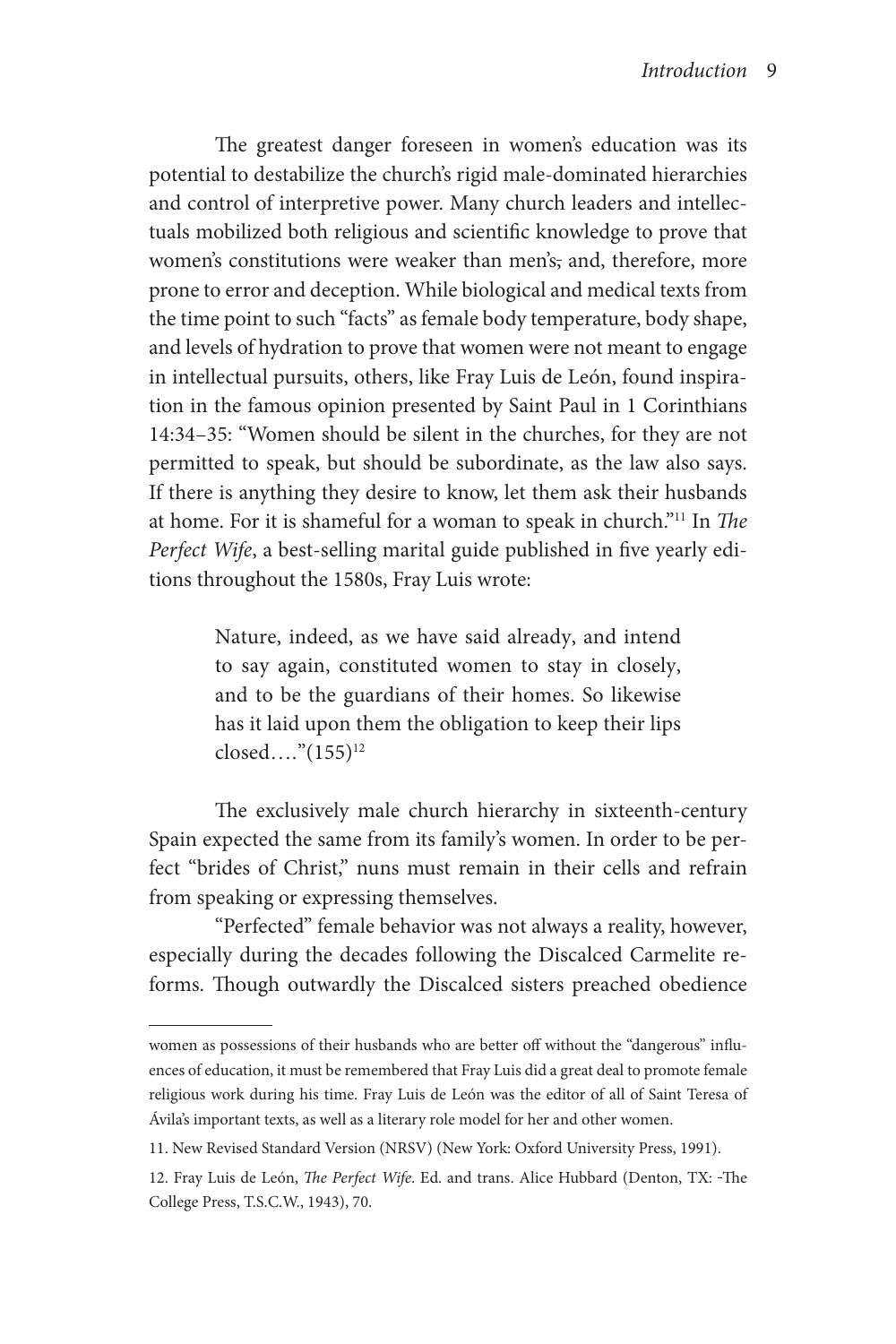and subordination, one does not have to look further than Saint Teresa's own ambitious behavior in founding new convents and expanding the outreach of the order to realize that many sisters shaped their own destinies in ways that furthered the church's political agenda but also broadened women's role within it. Like Saint Teresa's, Cecilia del Nacimiento's life and writings serve as perfect examples of how subjective interpretation and expression were possible even while remaining compliant with dominant structures that sought to silence the female voice.

# *Biography: Early Life*

Cecilia del Nacimiento, the daughter of Cecilia Morillas and Antonio Sobrino, was born in 1570 in Valladolid, Spain. She died in the same city in 1646. Her upbringing, though hardly typical, is a testament to the rich cultural life afforded a newly emerging elite during Spain's early imperial expansion.

Cecilia's father, Antonio Sobrino, was from the northern Portuguese city of Braganza, and later moved to Spain to study law at the University of Salamanca. There he met his future wife, whose brother was also a law student. Shortly after their marriage, the couple moved to Valladolid, the historic capital city of Castile, where Cecilia's brother had professional connections. Antonio was soon appointed secretary of the University of Valladolid, a prestigious position, and he became known for his intelligence, honesty, and piety. In addition to his post at the university, Antonio was in charge of several commissions from the pope.

Cecilia's mother, Cecilia Morillas, was by far the most important influence on the education and spirituality of her children. Furthermore, she envisioned herself as the center of the household's functioning. Not only did she strive to set fine examples of competence and devotion among her nine children, but she also assisted her husband in his work for the university and papal Curia, the pontiff 's governing body. Before her untimely death in 1581, Cecilia's children witnessed their mother working alongside her husband, discussing his negotiations for the university and the assignments that came from Rome.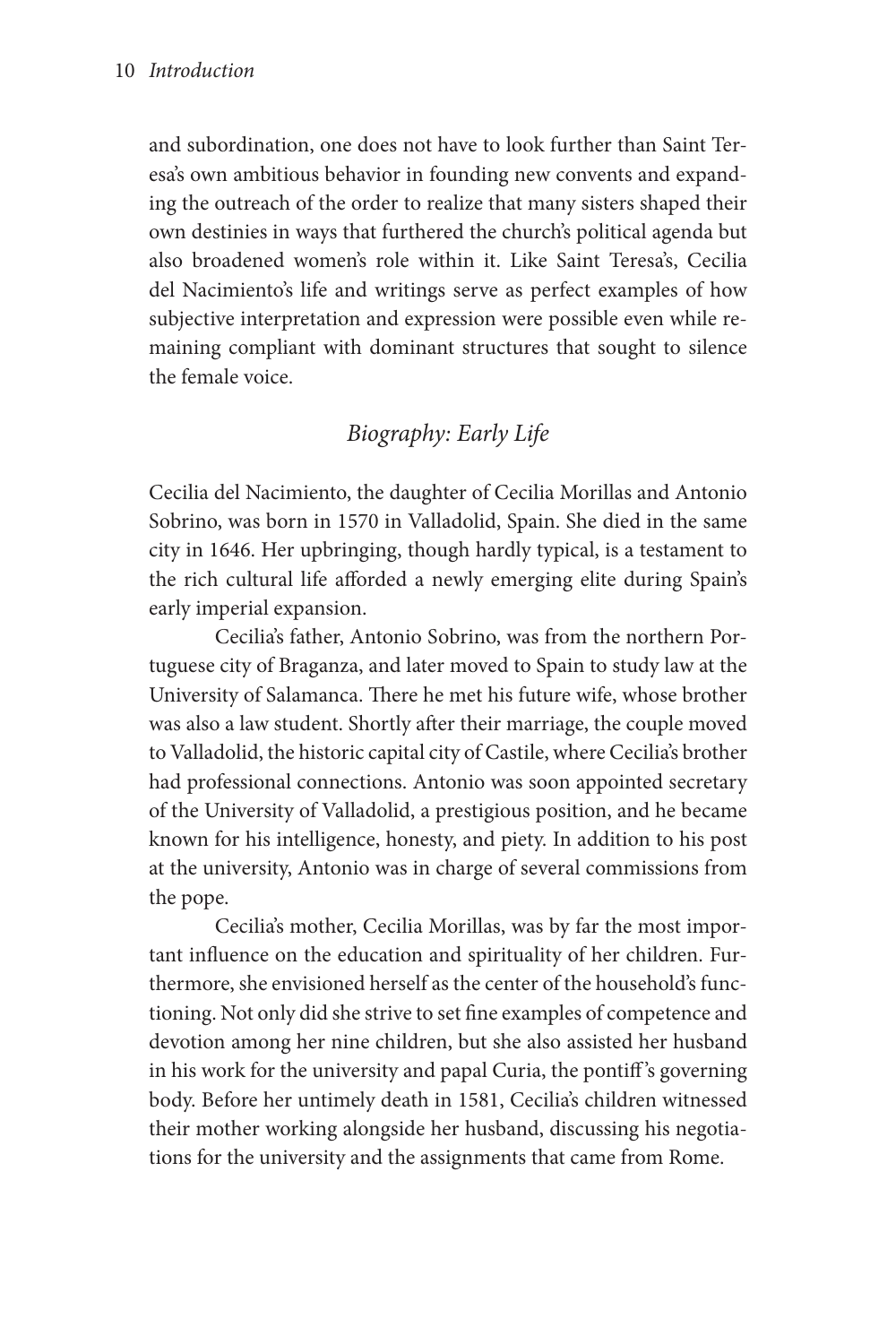Cecilia Morillas also passed on her considerable artistic talents to her children. These talents included illustrating manuscript documents and maps and overseeing the translation of important documents. She was so well known for her work that King Philip II commissioned manuscripts from her that are still housed in the museum of El Escorial, the royal residence of the Habsburg family founded during the sixteenth century. She had a special interest in geography and cosmography and was even known to have well-established cosmographers consult her on scientific matters. Her knowledge was practical as well as intellectual: in a gesture that demonstrates her lofty knowledge with her homespun ingenuity, Cecilia fashioned a globe of the world for her children by sewing together pieces of fabric and fastening them to a ball of cork. She balanced her children's lessons in the liberal arts with a profound spiritual training, such that when the children played games together, they often pretended to be nuns and monks. Later, during their years in the convent, Mother Cecilia and her sister María de San Alberto "would attempt the recreation of a woman-centered sense of family,"13 like the one they had experienced as children.

Both Cecilia del Nacimiento<sup>14</sup> and her sister María de San Alberto learned the various "womanly" arts at home in addition to their general education. They were taught to paint and embroider, often creating their own designs, and they also learned to knit and crochet. The two sisters stitched together textiles as they would later "stitch" lines of poetry. Both were accomplished musicians, trained to play organ and clavichord. Unsurprisingly, musical cadences appear in their poems, and they often wrote works meant to be performed to music.

Cecilia's brothers were all devoted and dedicated members of the church. Sebastián, the youngest, declared his vows as a priest and studied at the prestigious university of Salamanca, though died at a young age; Tomás, like his sisters, became a "discalced" or reformed member of the Franciscans, as did Antonio, who after his death was nominated for beatification; Juan, the only sibling who was not an ordained member of the church clergy, nevertheless became a noted

<sup>13.</sup> Arenal and Schlau, *Untold Sisters*, 169.

<sup>14.</sup> Cecilia's religious name, "Nacimiento," means "nativity" and was chosen when she became a nun to indicate her separation from the secular world.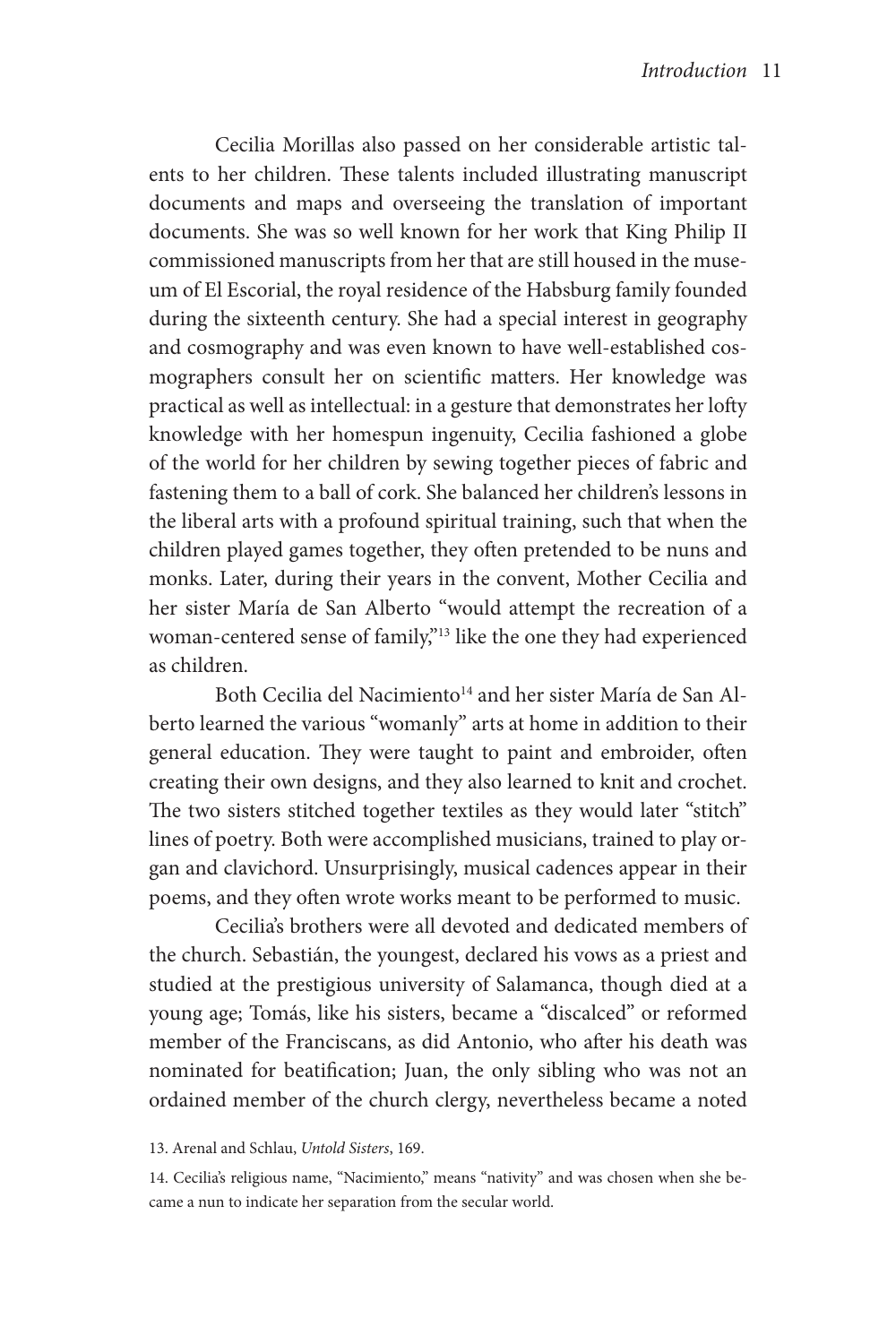theologian; José was chaplain and spiritual advisor to the royal family; Diego, the chronicler of the Sobrino family history, worked as an ordained priest in the service of a cardinal; and Francisco, the eldest, became bishop of Valladolid. The importance of this post should not be overlooked. At the time, Valladolid was the commercial capital of Castile, home to the region's wealthiest merchants and even the center of courtly life during several years of King Philip II's reign. Francisco was immensely popular with the city's citizens: in 1616 his appointment was celebrated for over a week, and after his death he was nominated for sainthood. Though he was old enough to be Cecilia's father, the two siblings maintained a close relationship, and Francisco's prominence came to Cecilia's aid when she found herself in conflict with her own superiors.

In the fragment that remains of her autobiography, Mother Cecilia describes her adolescence as a time when she demonstrated the usual vain tendencies of young women her age. She even goes so far as to say "my inclination to love myself was harmful to me."15 It is difficult to judge whether this description is accurate, since the typical convention of the convent *Vida* is to cast the autobiographical subject as an abject sinner who later realizes her spiritual destiny in the convent. Yet, as she herself describes it, part of her frivolity was due to the fact that her siblings spoiled her after her mother's early death. By the age of sixteen, however, she made the decision to enter the Order of Discalced Carmelites with her sister. Though both Cecilia and María could have entered any convent of their choice because of their class and upbringing, they chose the more ascetic option of the Discalced Carmelites and displayed a fervent devotion to its founder, Teresa of Ávila. Both sisters found inspiration in Saint Teresa's dictates on poverty and penitence, and Cecilia was especially drawn to the Passion of Christ. She regularly relived Christ's crucifixion through images and spiritual practices.

Cecilia and María spent most of their lives in the Convent of the Conception of Our Lady of Carmel in Valladolid. This convent had a direct link to Saint Teresa of Ávila, as it was the fourth convent founded personally by her. It was founded in 1568 or 1569, with the permanent location settled in February 1569, the year before Cecilia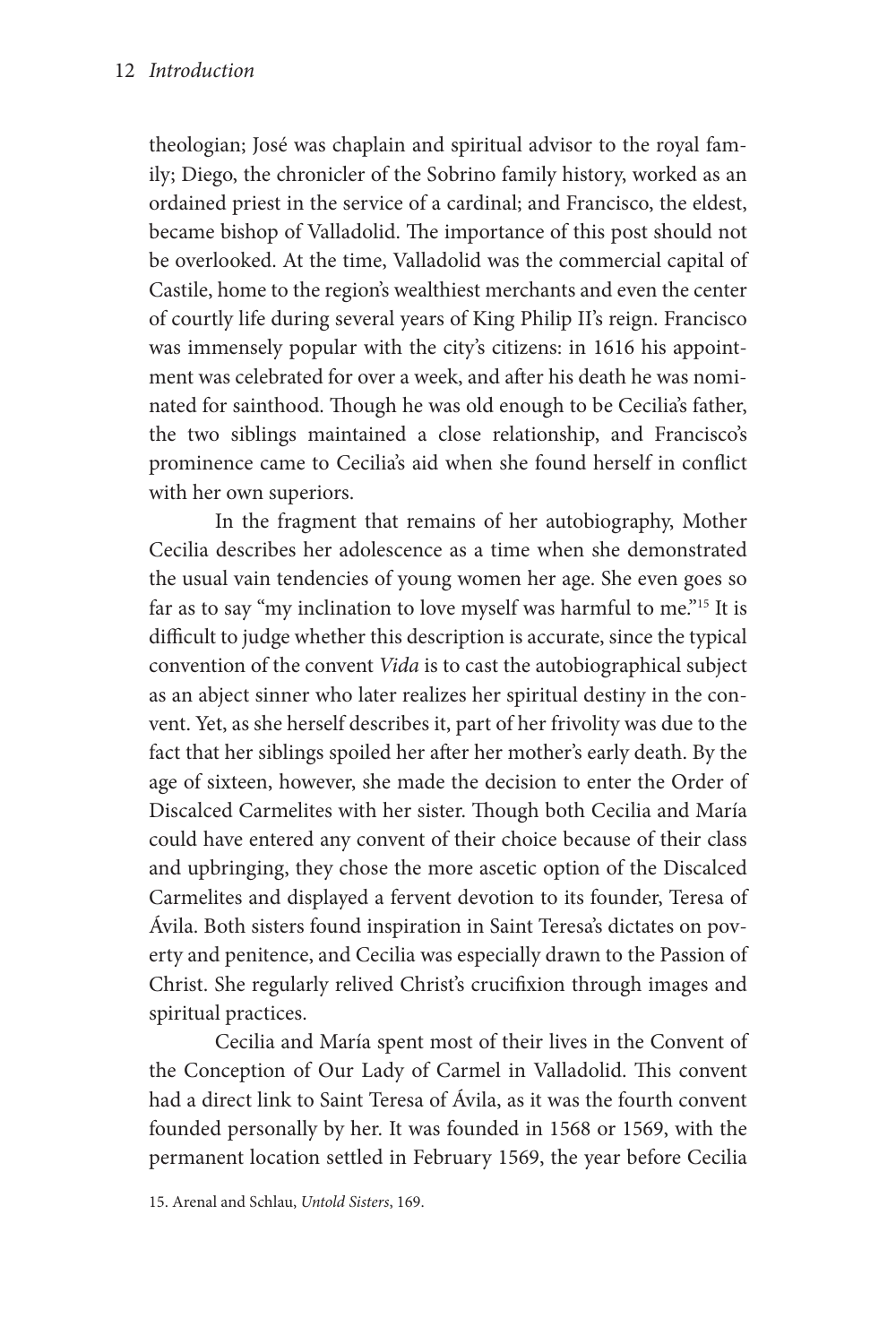was born, and Saint Teresa was known to visit the nuns there often. The Valladolid convent occupied a privileged place within the constellation of Discalced convents, partly because the nuns were known for their piety and devotion, and also because of Valladolid's prominent role in Spanish politics, commerce, and religion at that time. When Cecilia and María took the veil in 1588, Saint Teresa had been dead for only six years.

# *Life in the Convent*

As an outstanding example of extreme penitence, Mother Cecilia was made leader of her convent's novices soon after becoming a nun. She became known for her great devotion, occasionally performing her penitential acts throughout the night and foregoing sleep. Her superiors praised her yet warned her about excess, especially since she sometimes put her health at risk. Cecilia's extreme acts of penitence in the face of bodily damage reflect her strong will, which at times brought her trouble. In 1601 she was sent to Calahorra, in northeastern Spain, ostensibly to help organize a convent. This assignment, however, was most likely a sort of exile as Cecilia had refused to discontinue her communication with her confessor, Tomás de Jesús, after he had been censured by the church.

Prior to Mother Cecilia's arrival, the Calahorra convent had suffered from administrative conflicts since its foundation in 1598. Her tenure at the remote site attests to her leadership qualities. Shortly after her arrival, she was not only named mistress of novices,<sup>16</sup> but subsequently was elected prioress twice. While there, she proved to be a gifted teacher, and many of her students rose to prominent positions in the Order of Discalced Carmelites. Mother Cecilia had a reputation for forming close, personal bonds with her charges and specialized in guiding and convincing hesitant girls to take the veil.

During her ten years of service in Calahorra, Mother Cecilia managed to acquire a new site for the convent, in spite of conflict with the male property owner. Much like her role model Saint Teresa, Mother Cecilia's will was determined and steadfast. Eventually she

<sup>16.</sup> In a convent the mistress is in charge of a specific aspect of the community; the prioress is the superior next in charge to the abbess, who is in charge of the entire convent.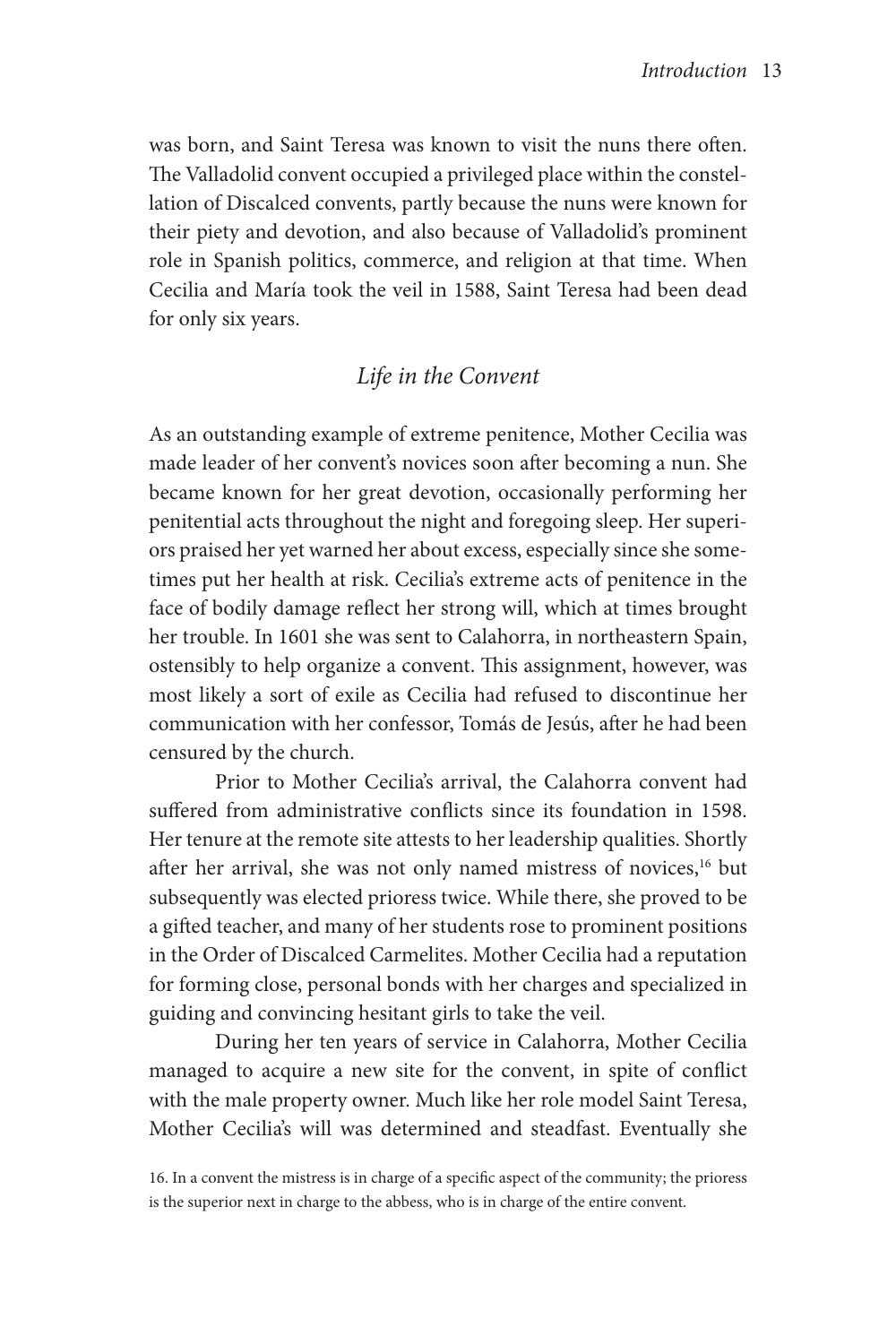was granted a writ from the king to acquire the estate, defying the wealthy man's attempts to limit her influence in the area. Faced with the precarious budget typical of all Discalced convents, Mother Cecilia astutely managed the building project by raising funds and paying in installments.17 The new convent was built on a beautiful, salubrious piece of property near the Molina River but above the flood plain.

According to both her own and her brother Diego's accounts, while in Calahorra, Mother Cecilia's industrious nature and abstemious habits served as a sublime example for the community. During times of penance, she subsisted on little more than eggs and often went without regular sleep. Occasionally she retreated to a local hermitage for more intense periods of prayer and meditation. It is little wonder that her example won the favor of locals and secured donations for the convent's future. After successfully ensuring the Calahorra convent's future during her ten years of service, Mother Cecilia returned to Valladolid in 1612 after spending a few months advising the sisters at a Carmelite convent in Palencia. For more than three decades to follow, she served her Valladolid convent in various capacities but was particularly gifted in the instruction and guidance of novices. She continued to set an example of extreme penitence and rigorous sacrifice, a living testament to all that could be achieved through volition and hard work<sup>18</sup>

During the years when Cecilia and her sister María were together at Valladolid, María was probably the strongest earthly presence in her sister's life. Mother María was also a respected writer, and it is possible that the two sisters collaborated on works that have been attributed to them individually.<sup>19</sup> As sisters not much separated in age

17. One of the innovations introduced by the Discalced reforms was an almost complete reliance on donations. Arenal and Schlau, *Untold Sisters*, 177–79, contains a translation of part of Cecilia's account of the founding of the convent.

18. As mentioned above, the descriptions of Mother Cecilia's life must be understood in relation to the conventions of religious autobiographical writing. While there is no reason to doubt her extreme piety or leadership capabilities, it must be remembered that the *Vida* tended to cast personal experiences in terms of absolute good and evil. Often past experiences are used to bolster an idealized spiritual journey to salvation. Difficult negotiations and nuanced accounts of struggles are often glossed over in this literary genre.

19. See Stacey Schlau and Electa Arenal, "Leyendo yo y escribiendo ella," Journal of Hispanic Philology, 13:3 (1989): 214 – 229. 32:1 (2006), 129–48.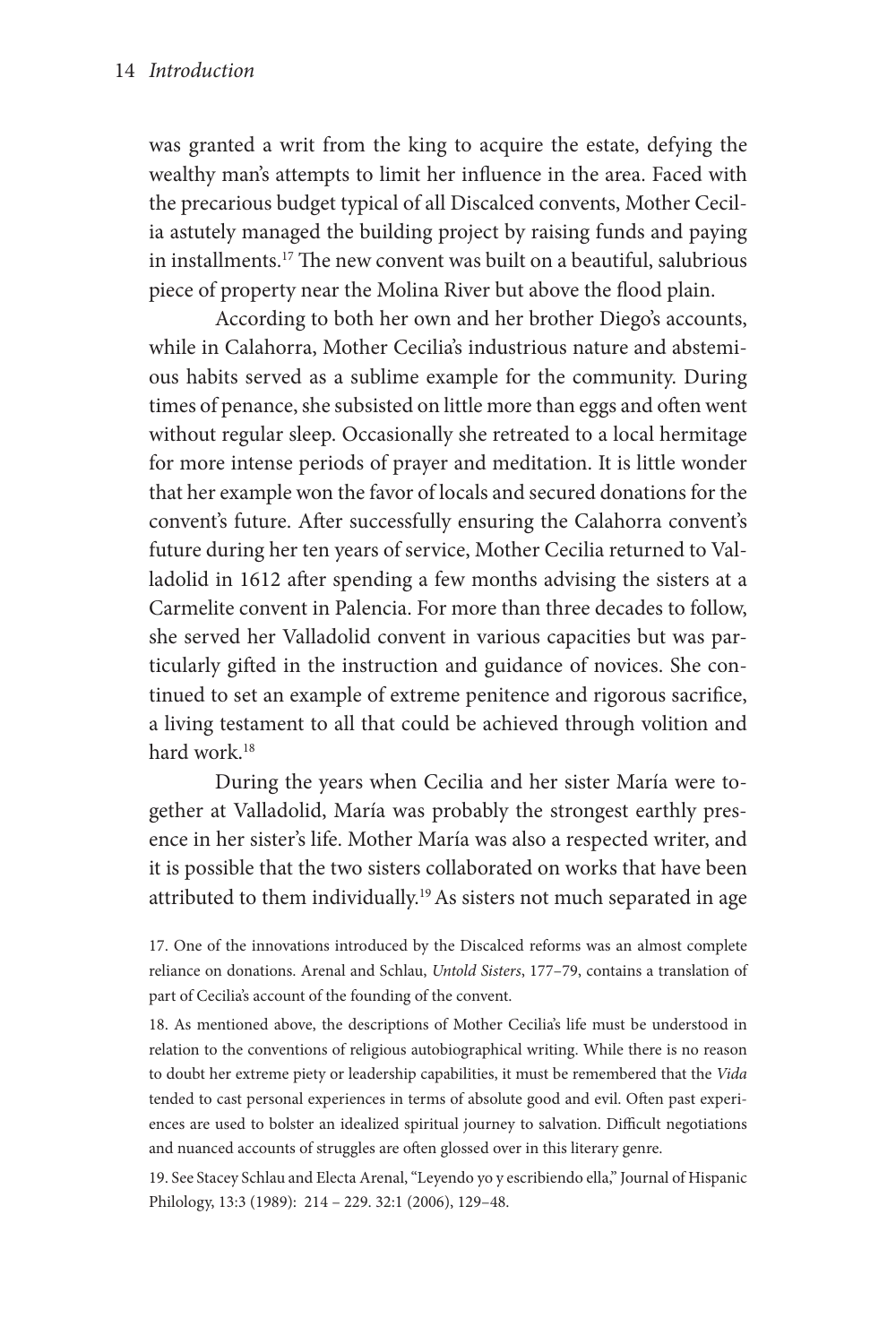in a house filled with brothers, they were close from the time they were children, with María most likely "mothering" Cecilia after the death of their mother. Writing about her sister, Cecilia notes her sister's complete obedience to divine will, saying that the phrase she spoke most often was "May God's will be done."20 Like Cecilia, María often made herself ill through penitential acts. She slept on the floor, for example, and left her window open during the winter. Such extreme behavior must have influenced Cecilia in her own mortification.

During the ten years that Mother Cecilia was in Calahorra, Mother María remained in Valladolid, writing letters to Cecilia about her desperation to purify her immortal soul. Returning to Valladolid, Cecilia found María looking ill, but filled with peace and serenity, like "an angel from heaven."21 Cecilia seemed somewhat in awe of her older sister, praising her talent in drawing and painting as much as her piety. In her biographical text concerning María, Cecilia seemed especially impressed with María's ability to restore an oil painting of Christ's face. She "repaired it so that it was perfect as it had been before, as though it had never been touched by human hands."22 Cecilia also admired her sister's sewing skills, noting that when there was not sufficient material for the altar cloths she was creating, Mother María "arranged scraps and put together little patches, some as small as a fingernail."<sup>23</sup>

More than once Mother María was elected prioress, the same office in which Cecilia served the convent in Calahorra. Mother María's esteem in the community increased after she performed "miraculous healing." It was thought that she even saved the life of the queen when the court was in residence at Valladolid. Such acclaim could only have enhanced Mother Cecilia's pride in her sister, who died in 1640.

In 1636 Valladolid was devastated by a massive flood that inundated the Convent of Carmel. The nuns had to evacuate, but they returned as soon as the water receded. The buildings remained damp for a long time, and Mother Cecilia's health deteriorated. Nevertheless, after Mother María's death, Cecilia managed to complete the chronicle of their family begun by their brother Diego. By this time

<sup>20.</sup> Cortés, "Dos monjas vallisoletanas poetisas," 35.

<sup>21.</sup> Ibid., 38.

<sup>22.</sup> Arenal and Schlau, Untold Sisters, 175.

<sup>23.</sup> Ibid.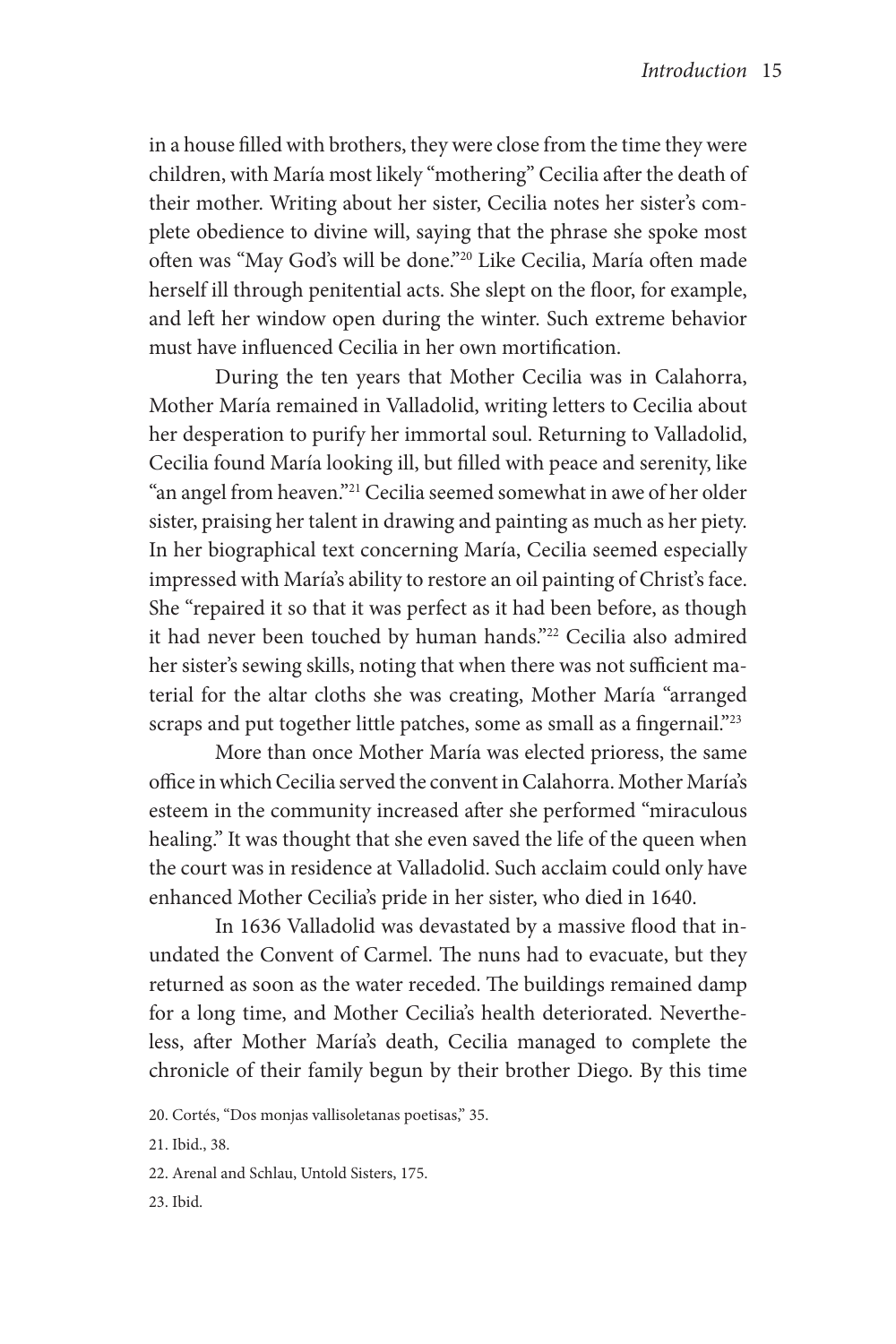she was rather elderly, according to seventeenth-century standards. Mother Cecilia del Nacimiento died in the spring of 1646, having devoted herself to the Discalced Carmelite life for nearly sixty years.

# *Cecilia del Nacimiento as Writer*

Through self-abnegation in her daily life, Cecilia experienced the mystical transports described in her writings. The exterior world faded away as her interior world became the true reality. Meditation on the Crucifixion was an important vehicle for this transformative experience. Her mystic inspiration impressed not only her fellow sisters in the convent, but also several local theologians.

Mother Cecilia produced an impressive body of writing over the course of her life. Her texts range from the mundane recording of hours, rituals, and other administrative details and correspondence to intimate recountings of mystical experiences and reflections on her inner spiritual life. Some of her texts gloss famous scripture passages, and in one daring treatise, she goes so far as to write a theological exegesis in support of the Virgin Mary's Immaculate Conception, an article of faith that was hotly debated in early seventeenth-century Spain, though not made Catholic dogma until 1854. This text is particularly bold as it engages in the discussion of church tenets, and women were explicitly forbidden from speaking out about such matters. In this instance, Mother Cecilia benefitted from the protection of her influential brothers.24 In fact, in almost all of Mother Cecilia's most expressive texts, the name of a powerful male is invoked repeatedly in order to legitimate her own voice. Outside validation had become important, inasmuch as visions such as those she records were increasingly considered powerful and dangerous by post-Tridentine leaders and censors.

The bulk of Mother Cecilia's writing is best classified as a continuation of mystical literature, which experienced a boom in popu-

24. As mentioned above, all but one of Cecilia's seven brothers were also clergy members, and several of them were high-ranking, including her brother Francisco, bishop of Valladolid, the city of Cecilia's home convent. For more on Cecilia's exegesis, see *Obras completas de Cecilia del Nacimiento*, ed. Jose M. Díaz Cerón (Madrid: Editorial de la Espiritualidad, 1970), 379.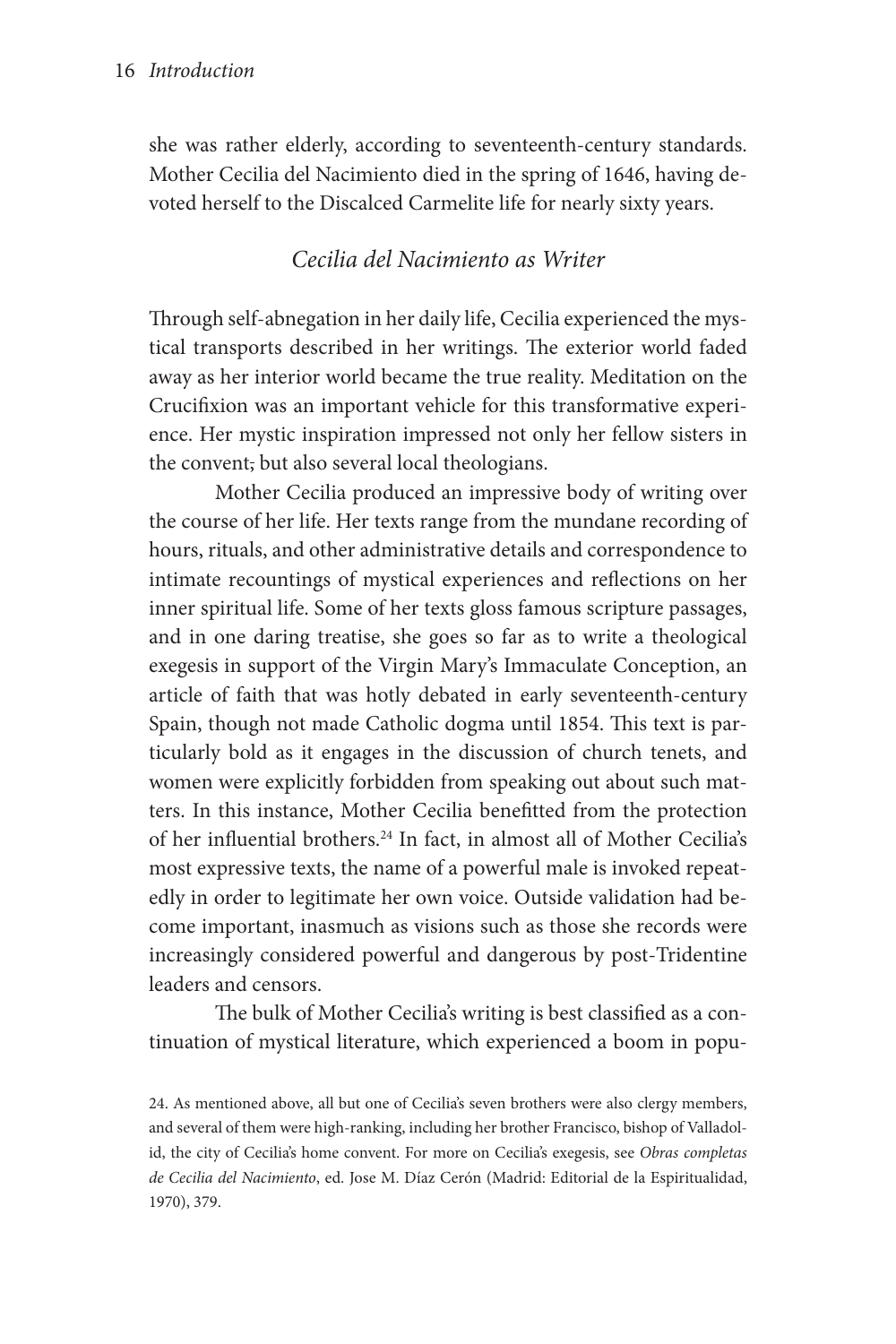larity in Spain toward the end of the fifteenth century, reaching its height in the sixteenth-century works by Saint Teresa of Ávila, Saint John of the Cross, and Fray Luis of Granada, among many others. Yet Mother Cecilia's elaboration of this tradition was fraught with dangers. Mysticism's relation to Jewish Sufism and its focus on the individual's direct, unmediated experience with God aroused the anti-Jewish and anti-Protestant suspicions of church leaders. In fact, the Holy Office, the governmental unit commonly known as the Inquisition, targeted a number of key mystical texts in its first *Index*—the list of officially proscribed books—in 1551.<sup>25</sup> Recounting and describing mystical experiences became a complicated terrain to navigate. In order to remain above suspicion, Mother Cecilia had to be very careful about how she represented her interior life and visions.

Mysticism is generally understood to be a series of supernatural or secret experiences through which God elevates a specific individual above his or her own human limitations, bestowing knowledge that transcends the limits of this world. In the thirteenth century, asceticism in Spain became linked with mystical experiences, mostly because such raptures were associated with the Franciscan Order, which stressed simplicity and depravation of bodily desires. Yet asceticism alone was never explicitly cited as the cause of mystic phenomena. Although ascetic practices may prepare a soul for receiving God, ultimately the mystical encounter is one that comes about through grace. Visions, raptures, and states of ecstasy are gifts from God bestowed only upon a select few. Mysticism's popularity during the sixteenth century induced many people in contemporary Spanish society to undergo raptures or see visions, yet church leaders ascribed most of these experiences to diabolical intervention.<sup>26</sup> Speaking out

25. The first *Index* included many books regarding mystical experiences that were first translated (where necessary) and published at the behest of Cardinal Ximénez de Cisneros, Queen Isabella's confessor. The list included writings by the Franciscan friar Francisco Osuna as well as other less orthodox works, including all texts associated with the alumbrados. For more, see Alastair Hamilton, *Heresy and Mysticism in Sixteenth-Century Spain: The Alumbrados* (Toronto: University of Toronto Press, 1992), 110–12.

26. Several socio-cultural factors help explain the rise of mystic experiences in Spain at this time. The resurgence of religious fervor along with the church's expanding mission prompted ecstatic manifestations across the general population and even in the least contemplative of orders. For more, see Milagros Ortega Costa, "Spanish Women in the Reformation," in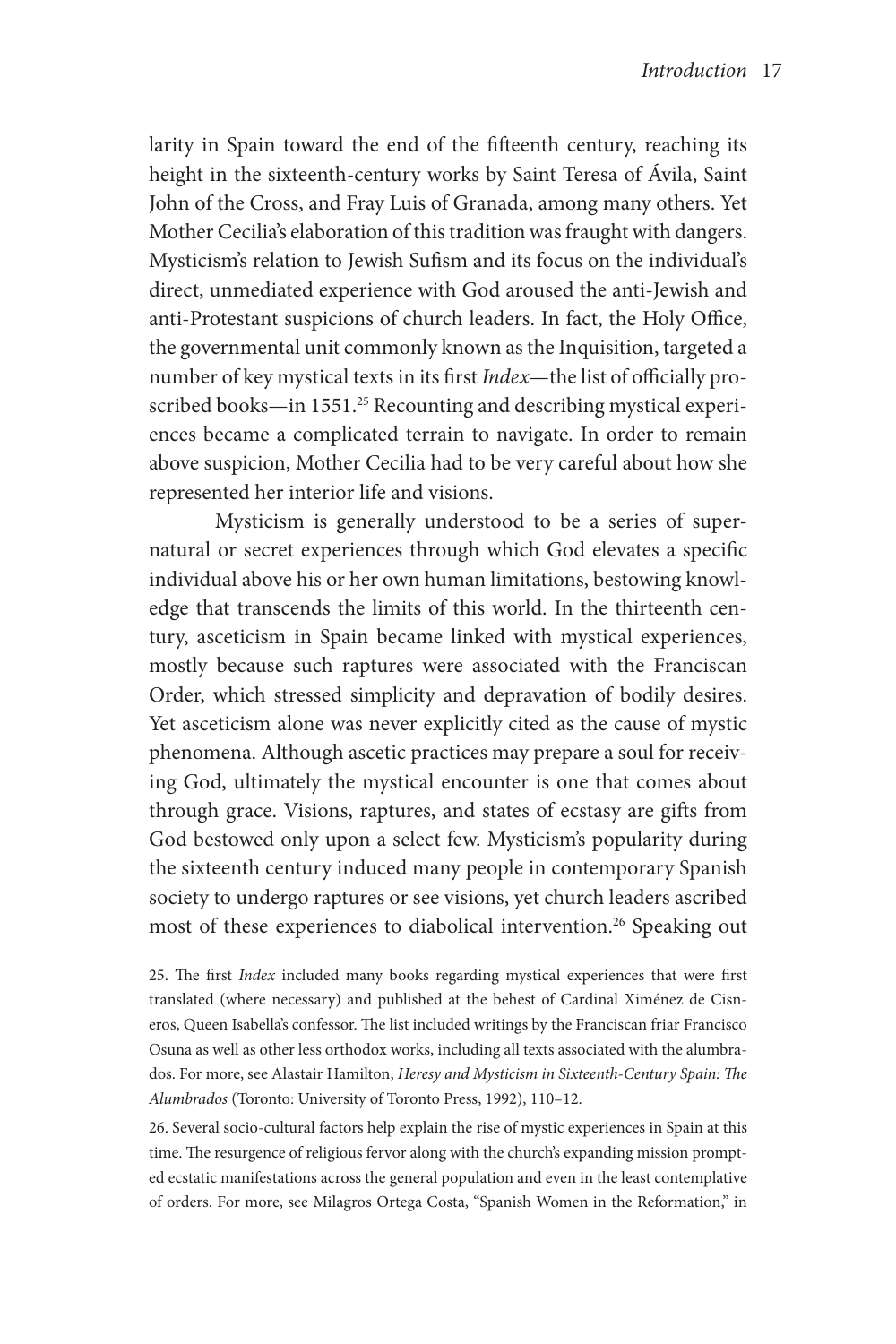### *Note on the Translation*

The translations contained in this volume are based on the original Spanish texts presented in the first collection of Cecilia del Nacimiento's complete works, compiled and edited by Jose M. Díaz Cerón in 1970. In presenting these works to a twenty-first-century Englishspeaking readership, we have necessarily had to make assumptions and interpretations about Cecilia's intentions based on what is known about her life and the sociocultural realities of Discalced Carmelite culture in early modern Spain. While several aspects of her writing may surprise readers, particularly the very sensual and at times semierotic nature of her mystical encounters, it must be remembered that Mother Cecilia wrote within a well-defined mystic tradition that is characterized by exuberance and fervor. At times, the language may seem overtly sexual to modern readers, and while it is not our belief that such a charge is necessarily absent from these expressions, Mother Cecilia's original readers would have been accustomed to seeing such intense language in relation to divine encounters. Thus, though we have struggled to maintain the "flavor" of the original writing and attempt to make the texts speak in their own words, a measured understanding of Saint Teresa's and Cecilia's metaphors and allusions must be kept in mind in order not to misconstrue their purposes.

In terms of the poetic verse, the goal of this translation was to facilitate an understanding of Cecilia's particular style and depth of emotion. Goethe believed that an interlinear translation has the best chance of achieving this goal, and the present translation was undertaken in this spirit. In only a few instances do the lines not match precisely, where the Spanish syntax would have been too awkward in English. Meter and rhyme have not been maintained because the focus is on the sense of the text. Dryden compared translating to a painting done from life, where the painter has no right to alter the basic features. In translating Mother Cecilia, we strove for transparency, with the English functioning as a clear lens through which her poetry might be understood. Walter Benjamin described this process as an "echo" of the original: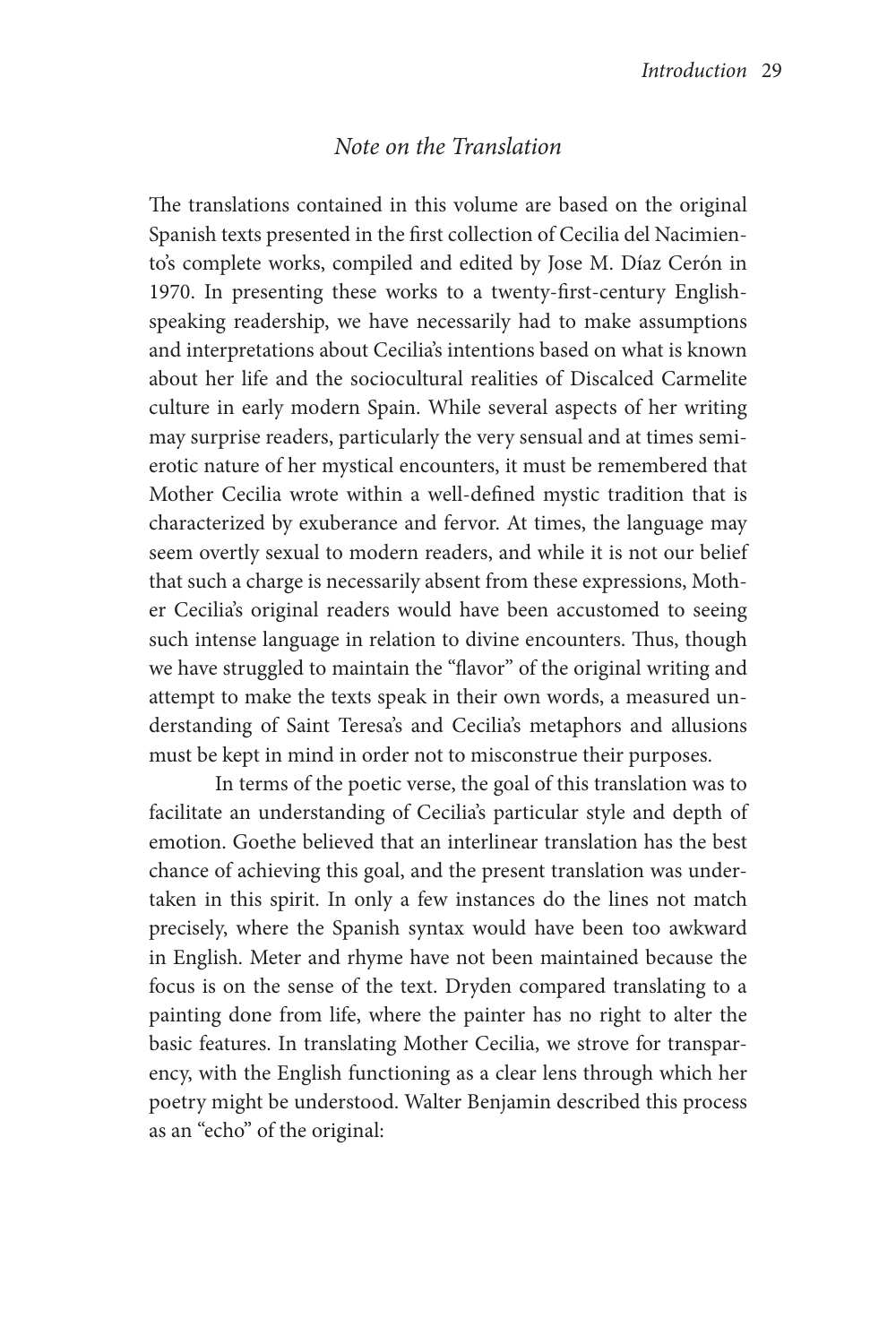Unlike a work of literature, translation does not find itself in the center of the language forest but on the outside facing the wooded ridge; it calls into it without entering, aiming at that single spot where the echo is able to give, in its own language, the reverberation of the work of the alien one.<sup>38</sup>

As far as the prose pieces are concerned, the aim of this translation has been to convey Mother Cecilia's thoughts and experiences through a style that is intelligible and relatively idiomatic in modern American English. Though very long sentences with numerous subordinate clauses are typical of seventeenth-century Spanish, we have avoided reproducing extremely complicated grammatical structures since they tend to obscure meaning for modern readers not accustomed to such intricacies. Nevertheless, in order to maintain a sense of the original texts, wherever necessary the prose translations reflect the different works' original syntactic complexity and use of such rhetorical devices as hyperbaton—the deliberate subversion of conventional word or phrase order, and anacoluthon—grammatical asymmetry. Given Mother Cecilia's extensive education and her undoubted familiarity with increasingly elaborate baroque prosaic customs, it is our belief that her use of such devices was meant to present certain ideas in an artfully indirect manner.

In many of the prose pieces that deal with the interactions between Mother Cecilia's soul and God, we use the personal pronoun "she," rather than "it," when referring to the soul. The Spanish language lacks a neuter third-person pronoun, thus all persons and objects are referred to with a gendered pronoun that corresponds to the referent. Though the norm would be to translate the soul as "it," since in English the soul is considered a thing rather than a person, we have maintained Mother Cecilia's use of "she"—*ella* in Spanish—when describing the soul's journeys and spiritual encounters. There are several reasons for this somewhat unconventional rendering. The most compelling is that Cecilia herself takes advantage of the gender of the word

<sup>38.</sup> Walter Benjamin, "The Task of the Translator," in *Theories of Translation*, ed. Rainier Schulte and John Buguenet, trans. Harry Zohm (Chicago: University of Chicago Press, 1992), 77.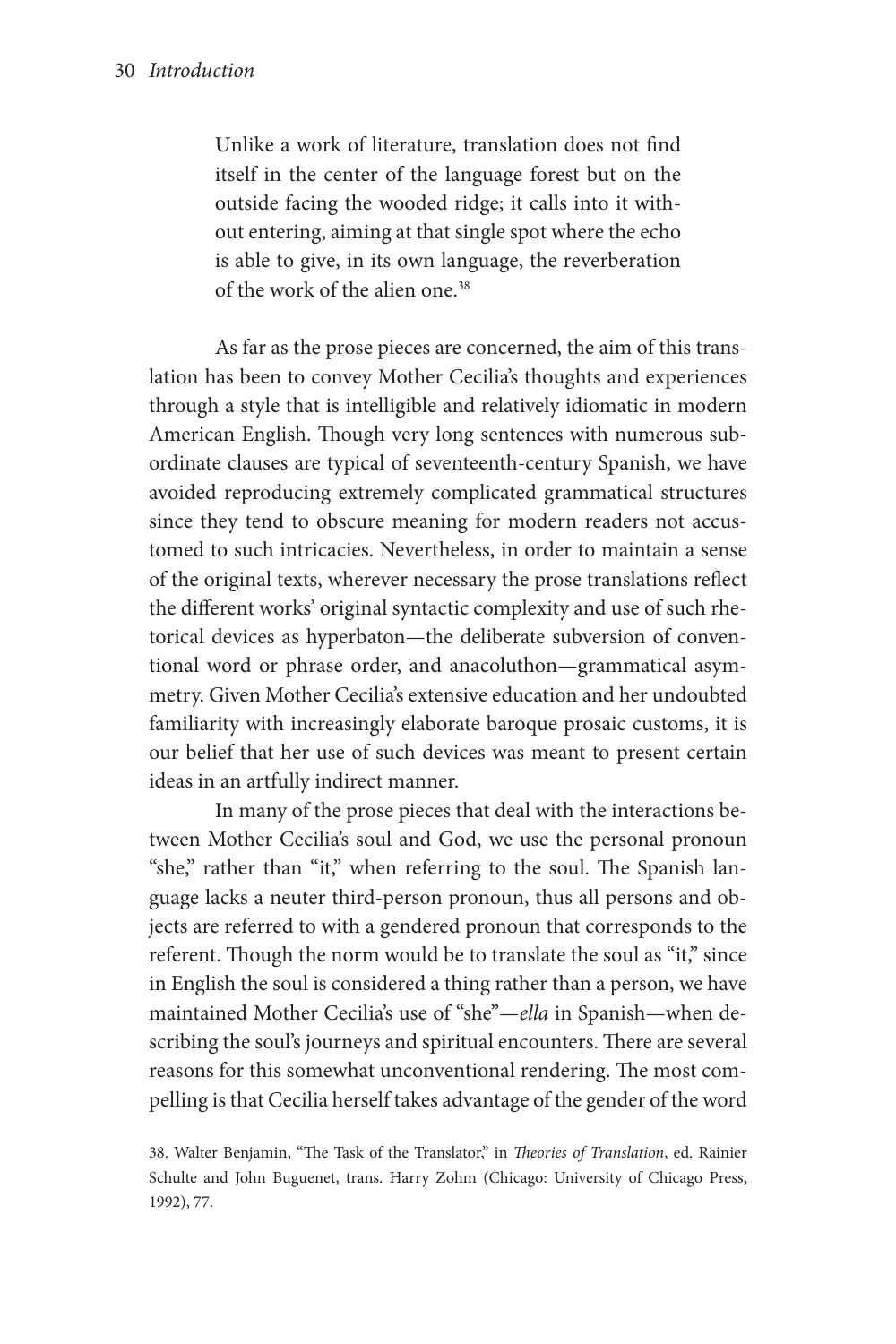*alma* to inscribe the relationship within the analogy of the bride and bridegroom, with "she" the soul marrying him, her God. Beyond this, the soul serves the purpose of both agent and vessel of God's divine gifts, and based on what can be found in her texts, we believe that this is how Mother Cecilia considered herself. Thus, the use of "she" helps to reinforce the womanscript that lies within her spiritual narratives.<sup>39</sup> Though seventeenth-century Catholic dogma strictly maintained that the soul was gender neutral, we believe that Cecilia expands upon the word's grammatically feminine designation to present the mystical experience as a gender balanced encounter.

Above all, the translations that follow attempt to make readable the vast array of emotions and experience that Cecilia records. Though it is impossible to produce the same range of understandings and effects that the works had for their readers in the late sixteenth and early seventeenth centuries, we hope that the book clarifies certain themes and conveys an accurate sense of Mother Cecilia's form of expression.

39. Here we use the word "womanscript" as Stephanie Merrim describes it in her work on Sor Juana Inés de la Cruz: .a secondary script that lies behind the mask of male writing conventions. The existence of this script is less "feminist" in its purpose than it is an indication of how the female writer simultaneously writes from inside and outside the male tradition to reinforce a sense of female experience. For more, see Stephanie Merrim, *Feminist Perspectives on Sor Juana Inés de la Cruz* (Detroit: Wayne State University Press, 1991), 101.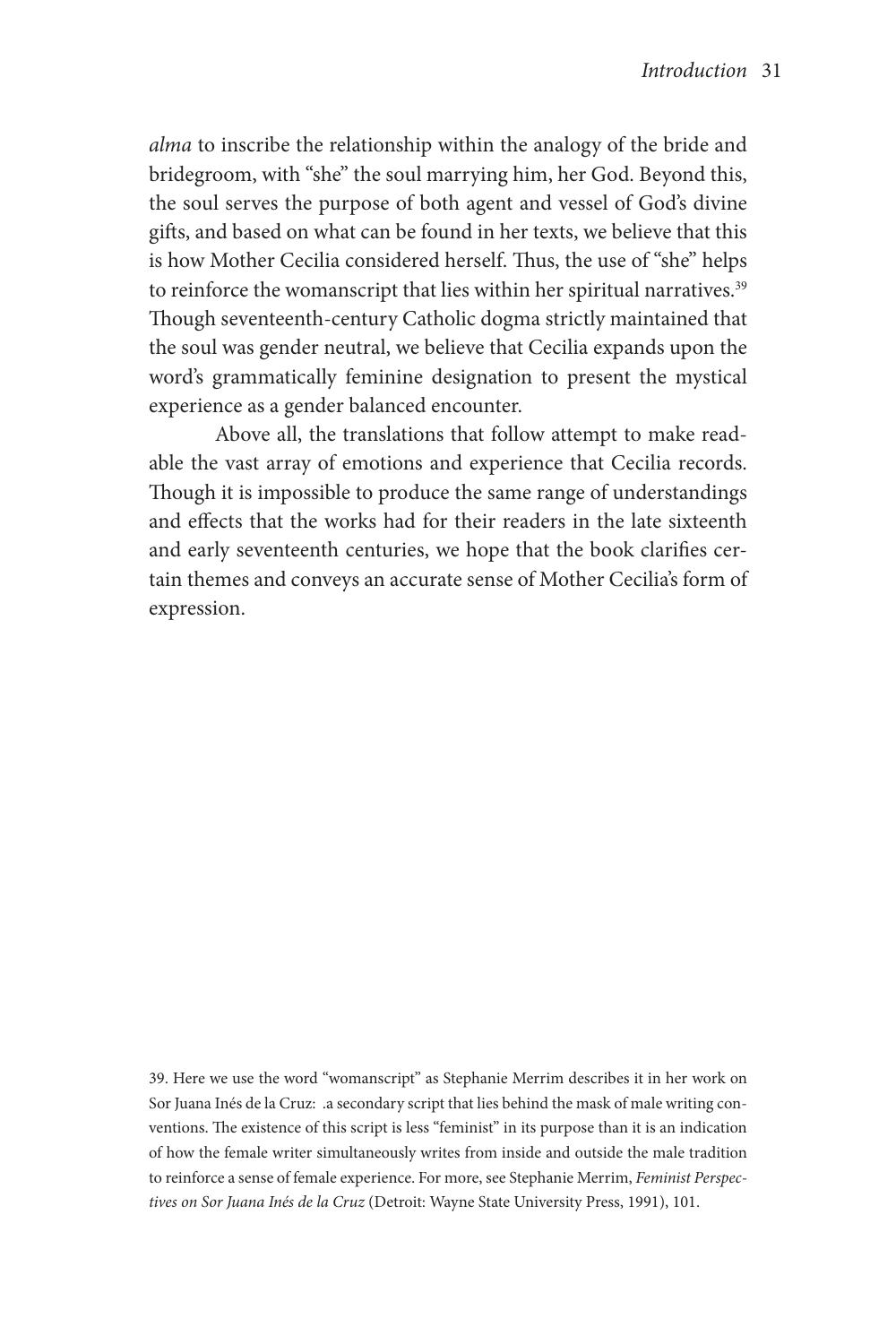## *Introduction*

This text is the earliest extant prose piece by Mother Cecilia. The exact circumstances of its commission are unknown, though it is clear that Father Tomás de Jesús, Mother Cecilia's confessor, requested it in 1602. One can surmise that he did this in order to maintain communication with his friend and spiritual charge after her move from Valladolid to Calahorra, as well as to keep himself informed of the specificities of her rapidly developing mystical relationship with God.

This treatise provides the most explicit details of how Mother Cecilia's soul initiated a relationship with God that transcended prayer, meditation, fasting, and works of charity. As in most of her writings, she employs her trope of spiritual marriage, yet here her spiritual journey leads to palpably physical experiences, namely, God's "substantial touches." Indeed, while Mother Cecilia's later texts deal with the subtly of presence and participation in God's substance, here she focuses on the bodily experiences that occur on this journey of spiritual transformation, noting: "At the beginning of this divine union, the exterior senses are not lost" (section 11). In fact, what is best described here is her desire for complete transformation that is as yet unsatisfied and something that is not easily gained: "It is not a matter of breaking down the barriers that have closed off the road to God" (section 7). Much of this text deals with the anxiety inherent in the mystic experience: whatever pleasures one experiences in any divine communication, they are countered by a fear of never being able to live them again. In this sense, this work can be considered one of her "least complete" or "spiritually immature" pieces, yet it is one of the richest in terms of depicting the ecstatic movements characteristic of a newly formed mystic relationship with God. By the end of the treatise, the reader learns that God's touches become sustained, promising an ascension and growth in God that is expounded beforehand. As in all her texts, the details of the journey are vivid, and the reader is always left with a vision of what lies on the next plateau.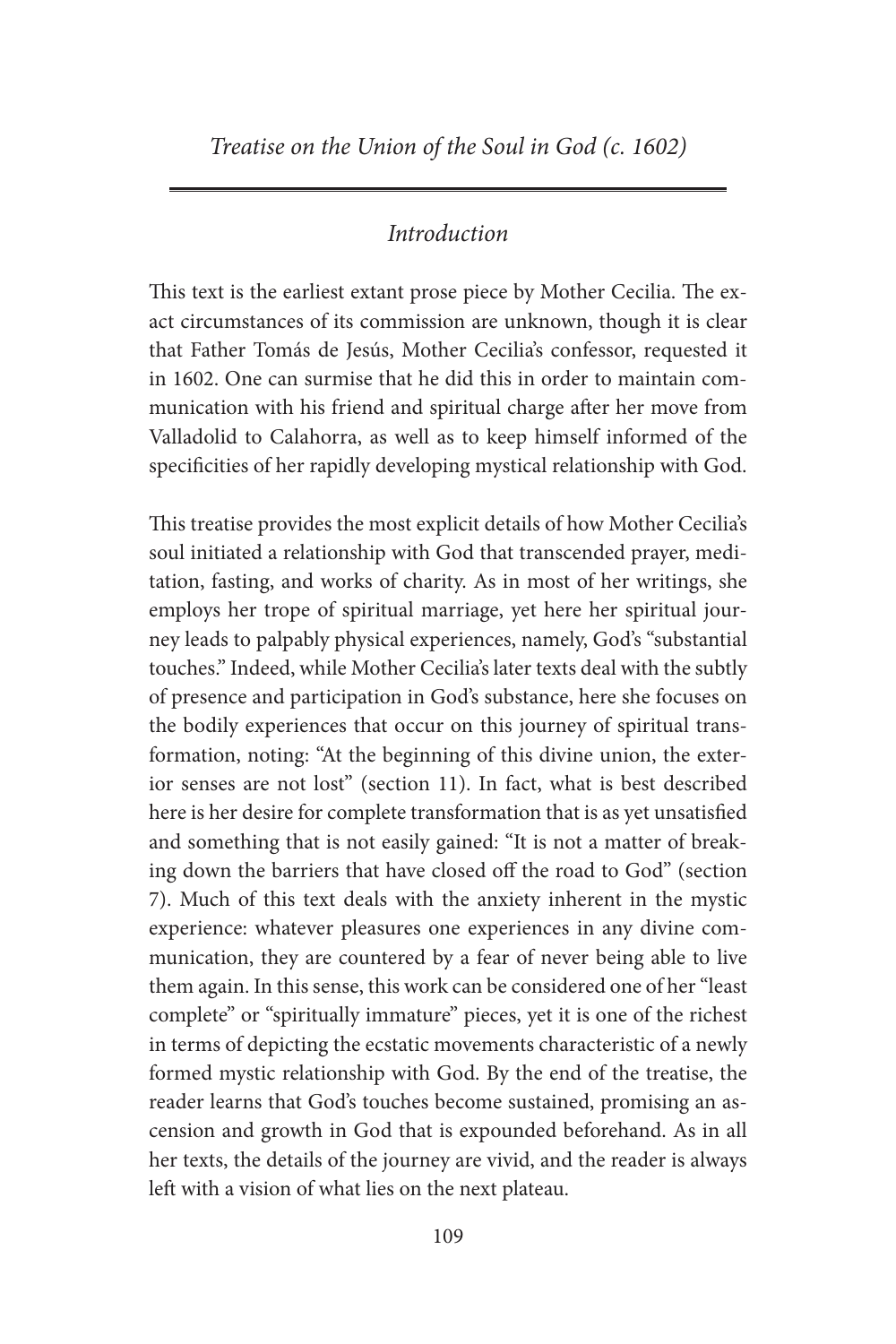# *In the Name of Jesus, Mary, and Joseph*

1. Although it is difficult for me to comply in obedience and put this into writing, I will say something in order to fulfill my obligation, in the name of Our Lord Jesus Christ. I pray that the Spirit of this Lord and his Eternal Father is powerful in guiding my pen, since I am clearly unsuited for this, because the more the pleasure of God's things remain outside the realms of reason and sense, the more difficult their expression and the greater, more eternal and set aside from the common and temporal they are. These things are so little known and understood by those of us who live in this time, yet they are shown to us with God's clear vision. But how great they are, how much greater, even though we can only see them imperfectly and fragmented, as through cracks and squints. Greater things are shown and bestowed unto those who receive them with the greatest willingness, although they cannot come to know them by their exterior earthly senses. So many people know things only through their exterior senses and focus very little on the most interior senses, which are close to the essence of God and of that of holy souls.

2. And because that which is written here deals with the union of these two essences, we are in deep need of divine favor to assure correctness in expressing what can be gleaned from this experience by someone such as I; someone who is so lacking in literacy and eloquence and completely without the ability to deal with this matter. And thus, in no way will I make a declaration about the essence of this union, because that task has been given to theologians, but I will only add a few conjectures or sentiments that can be gathered from this experience, whether through feeling or lack of feeling. And even saying that, I do not know how I can apply myself to this; that is, without knowing how I must express it. Obedience is very powerful; if it is the will of God for me to fulfill it, may He give what He orders, and order what He might want, for as far as I am concerned, I am certain that I do not want anything but to fulfill his will. A person who so clearly knows that she is nothing, or knows what nothing is, does not even have to want anything else.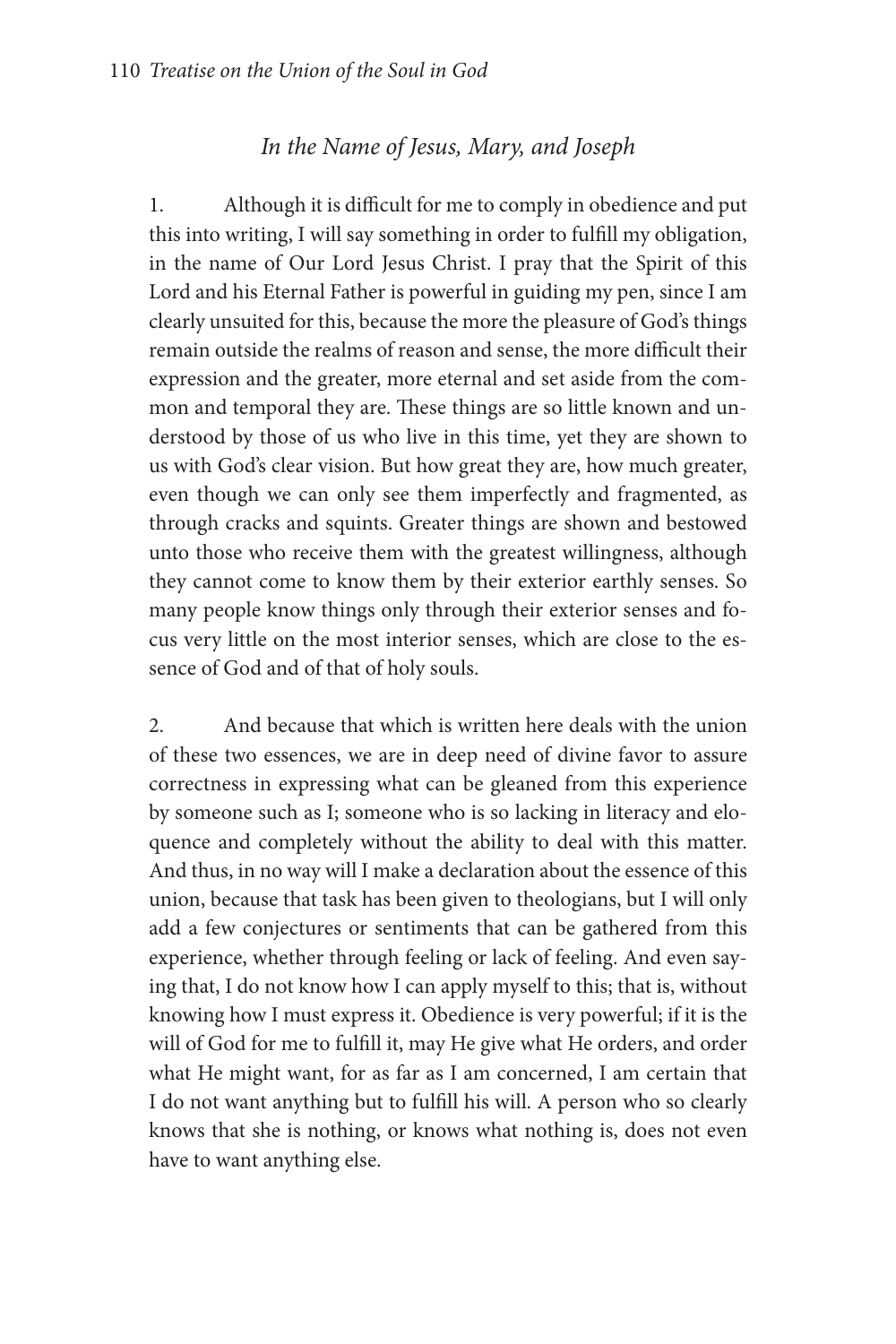3. It is already well known that God has everything in Him, and He gives life and being to all, as He is the author of them. And in this way He is also present in the worst of hell, although only to bring greater torment to those condemned. Also, He is present in sinners, although they are dead to Him and for Him and to themselves for as long as they do not revive their friendship with Him. And thus, nothing they do is to their advantage, nor is anything communicated to them in this way.

4. He is also present in the souls that are in grace, in order to grant them greater merit and eternal health. Though the presence of this grace is not certain unless God shows Himself through a particular revelation, He is still very much present among his earthly creatures. But oh, how fortunate are those to whom He gave a vague idea of Himself! Or perhaps it is better to say, those who found out how to take advantage of the ideas that He gives to all those who have his grace. I put particular cases aside, in which God especially shows his greatness, and this greatness is no small thing that comes to many souls who are faithful and do not grow weary, even if He should hide Himself. For, in the end, sooner or later, He comes to reward this faith fully and to quench this thirst with eternal gifts.

5. To start from the beginning, after the soul goes on in practicing the first spiritual exercises, and without growing tired from overcoming all the contradictions of the world and arriving at the perfect negation of herself, God makes Himself available in stages: first through prayer, and then through many ways of service, so that the soul can become enabled in this way. And as she continues in her attentions and desire, the Lord favors her by touching her. This touch is the greatest way for the soul to feel Him in communication with her own self, and God's touch grants her a fullness and eternal satisfaction.

6. It will be impossible for whoever receives this touch to ignore it. The truth is that it is not a bodily, tactile touch that can be felt by the senses, but rather, a great satisfaction that the soul feels in its own essence, through an immensity and Divinity of spirit that is very deli-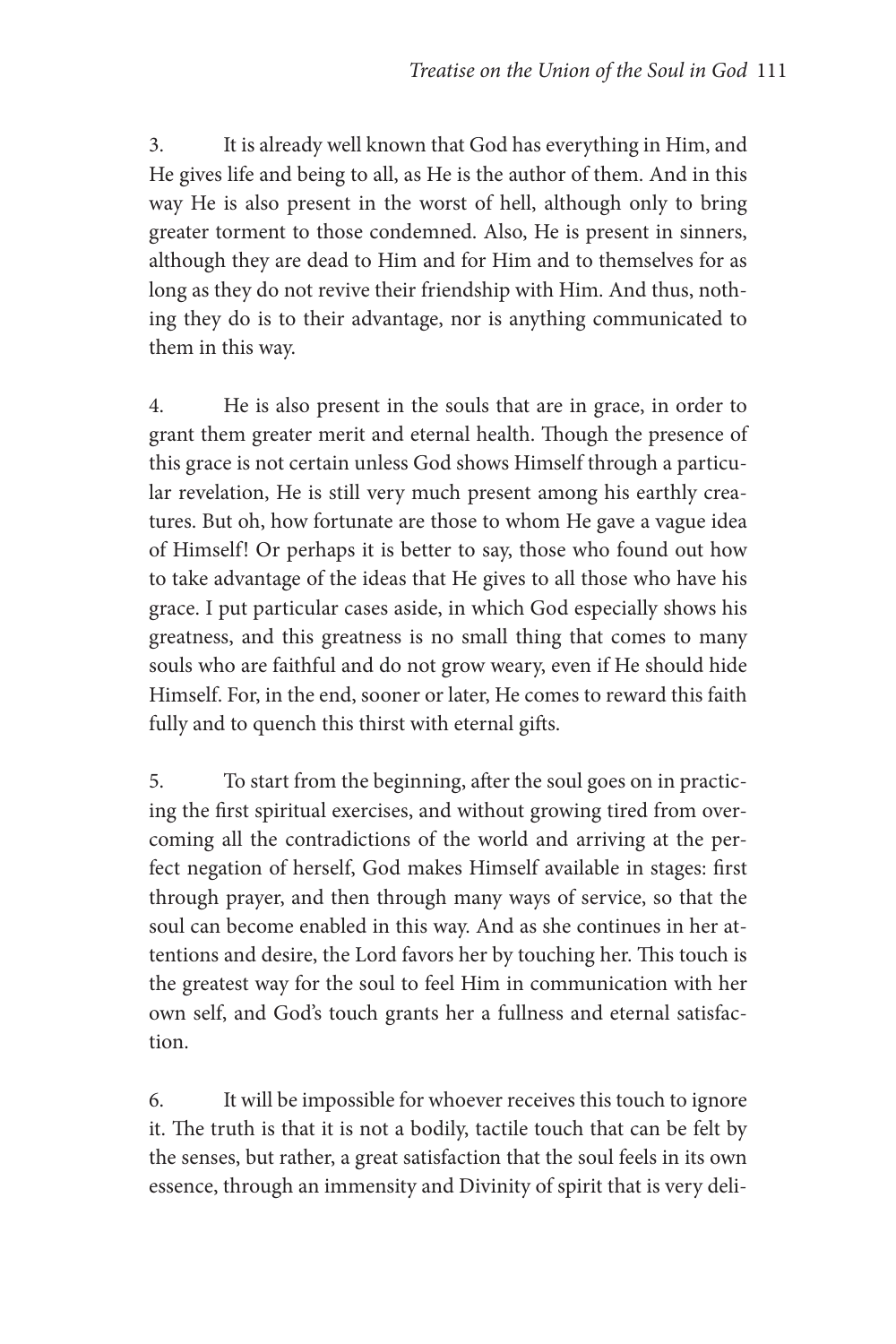cate. She understands this as touching and coming together with God Himself, in the same way that two things that are separated come back together. This is not because God is coming back together with the soul, even though it seems that way in this communication, but it is more that the soul has never felt Him this way before, nor had she ever been able to experience this certainty in Him. And thus, it is not as if one wants to blind herself (as in looking at the bright light of the sun, she might say that she is seeing the night), but that it is impossible, if one has received this touch, to give up this feeling. But I said this, referring to those who do not want to become blind, because there are some who have such little intelligence in matters of spiritual things (or perhaps it is that God makes them ignorant, in which case it suits them). For these people, even receiving these certain gifts of God still does nothing to reassure them. Even after receiving this gift (when there is no doubt) the lower part of the soul goes back to darkening over and remaining doubtful; but in the essence of the soul, if the divine favor is for real, it creates something unique and new and makes it very different from what it was before. If the soul continues to make herself open to receiving this favor, this doubt will not last for long, because, since God's gift is immense, it relays a sense of immensity and eternity to her. And for any soul who comes to know this favor, as long as she does not falter through great negligence of her own, it will be impossible to stop growing in the divine transformation with God.

7. Well, what recourse is there for the soul that once felt this divine touch? What can be done when she goes back to seek Him with insatiable thirst, not knowing how to drink another sip of that water of eternal life again,<sup>1</sup> particularly when the absence of God's favors leave her in such profound darkness and torment? It is true that, once the soul arrives at this state of torment, it is not a matter of breaking down the barriers that have closed off the roads to God, as was the case during the time when she was so distant from God. Then, the soul's forces enjoyed his presence through vague ideas, but she had not reached

1. The only extant copy of this treatise states "to carry" (*llevar*) instead of "to drink" (*beber*). In the collected works compiled and edited by José Díaz Cerón, it is assumed that this was an error made by the copyist, thus substitutes "drink" as the verb. This translation follows the assumption made by José Díaz Cerón.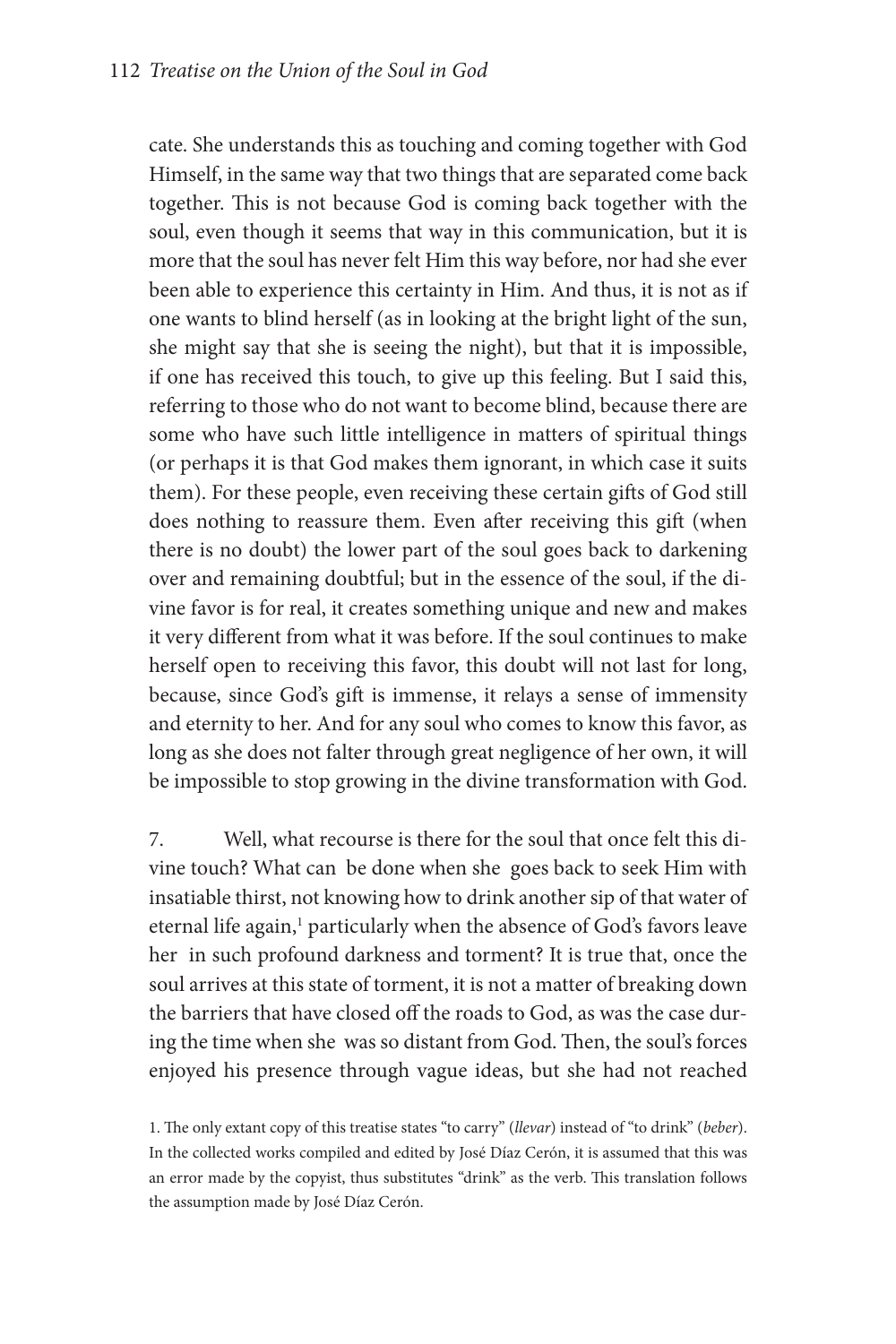this essence or joined herself with God in this way. It is because of this experience that the separation from God became so painful and such a terrible difficulty comes unto it. But after having even just one experience of this substantial touch with the divine lover, even though the anxiety is greater (the more the experience is known, the greater it is esteemed), that same anxiety, esteem, and desire make her grow with such life that this thirst and anxiety for that gift she once enjoyed are mobilized. But entry back into these favors comes more easily over time, assuming that these souls have this particular inclination toward pure contemplation; in such cases, the Lord gives his favors to them. And thus, at this time, He is not only far away but also very close.

8. Faith is very important for these souls that want to enjoy the meaningful touch of God, and this is not only so that they can go about experiencing the gifts that this touch gives, but also because, in taking a substantial part of God (in the way that the Faith teaches us) along with the pleasure, they may experience Him with great strength and as part of the very same substance, until they feel the touch of God intimately and secretly.

9. But since they arrived at this divine union secretly, it is much to their advantage to continue experiencing this touch of God. And it is not only God Himself who would make this happen, without any other means or personal disposition, I am referring to the soul's coming to Him, because once the touch happens, the two substances immediately become one. But the soul's proper disposition in faith throughout prayer is also necessary. And thus, through a light that is alive and serene, the soul recognizes her own Creator here. And she knows so surely through this faith that God has her in Himself, and here He gathers up strength and affection with which He loves and embraces her, and none of this is accidental, but rather, it is as the Savior says: "completely of your heart, of your strength, of all your mind and soul" (Mk 12:30, Lk 10:27, Mt 22:37). Here within herself, the soul feels the divine and amorous (though strong and terrible) touch of the One who loves. Afterward, she begins to cool down and seems to let go in some small way (because in that state, it can only be the seriously guilty soul that lets go completely, as the desire always remains with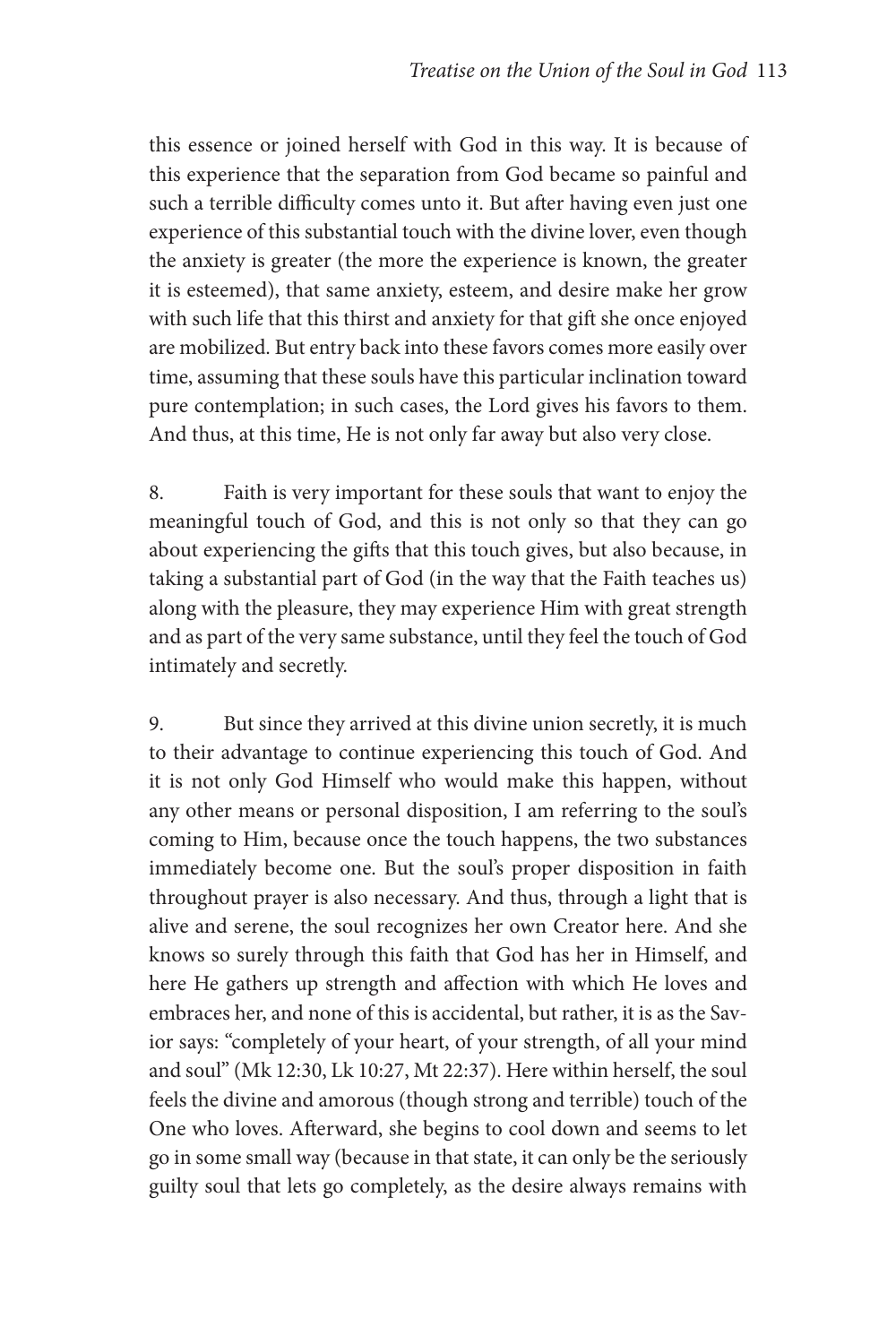her), even though she experiences difficulty in carrying this out, since it is such a great undertaking to become a willing prisoner in God's substance again. Always, with every touch, that gift stays with the soul, and thus, she substantially gains a new disposition for another divine touch that is stronger and deeper and reaches her interior part—by this I mean more understood, habitual, and greater (not because God is grander than before, or because He stops touching the soul in all of her substance, but rather because it is impossible to experience pleasure, or know that same God as when He is in her center). With this continuing togetherness in Him, the soul goes on to understand and know Him more fully.

10. And thus the favor that God gave unto the soul is great, as He gave her the capacity to grow in Him always, and have Him there, as long as the state of this present life lasts. For some this happens through more intense experiences, for others less so; but as long as this chosen soul always keeps forging ahead and growing, she will always go on growing in Him. It is true that, for the needs of this life, there are many who do not attain these treasures. For those who reach this state of pure contemplation and divine union, there is not a little to be gained. For from Him comes the highest state, the most elevated state of the earth, and the soul that comes (if she does not stop when it finds the way) to consume God in Himself and in everything, as if drowned in a deep sea or engulfed in flames and turned into nothing, this fortunate soul, annihilated in the deep sea and consumed by the powerful flames, remains drowned and consumed.

11. At the beginning of this divine union, the exterior senses are not lost; and some people, even after the union, do not lose their senses in a way that, as some say, they are not in themselves. And this is usually due to the fact that there is less weakness in the lower part of that person's soul, since God has strengthened it. And with a strong and divine sense the soul understands how to reach her Beloved and how He can come to her. And this happens entirely within her own substance, without overflowing her own limits, though these limits are immense. I mean that the soul very clearly feels herself becoming closer to God, and she senses that very little stands in the way of com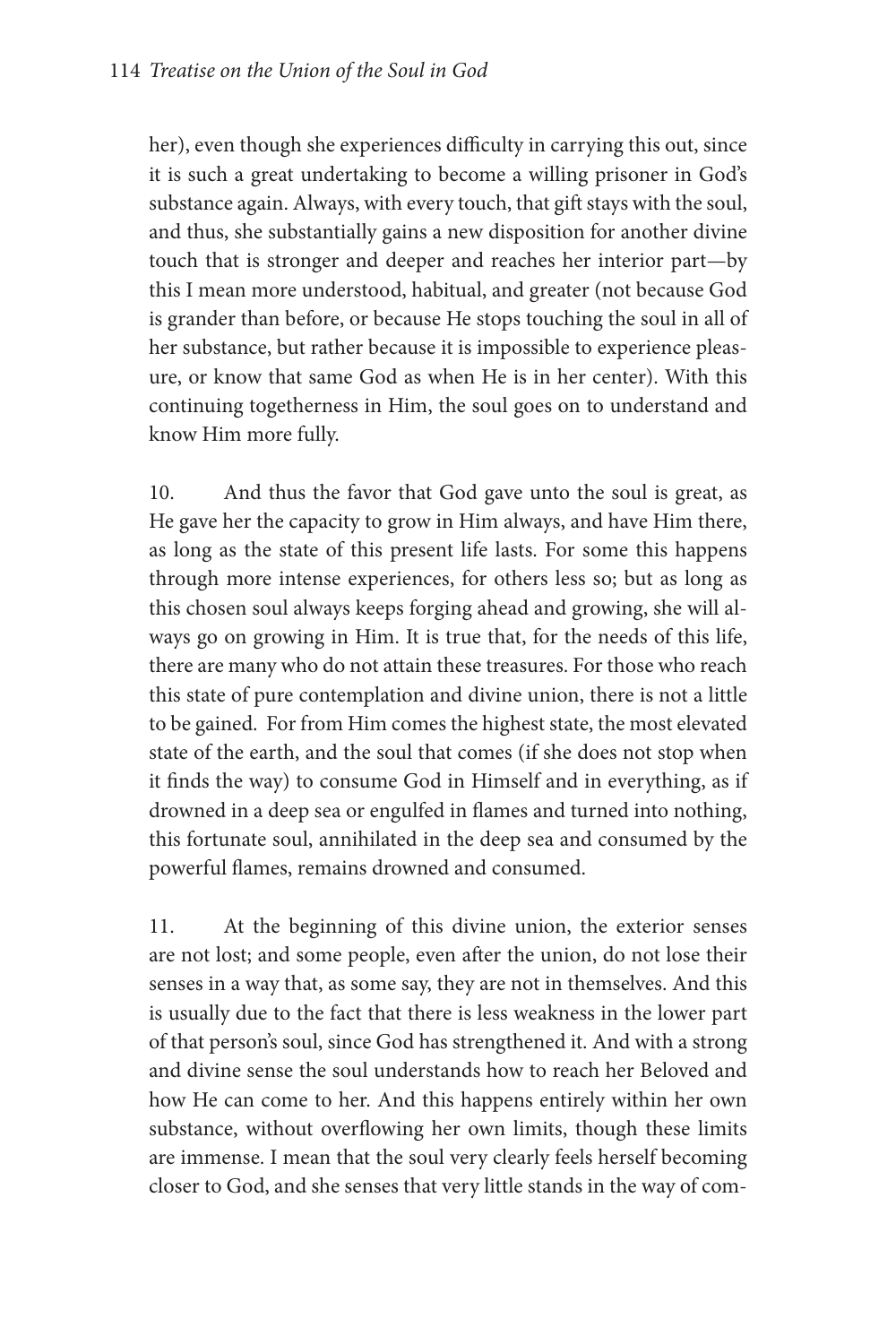ing into contact with her Beloved. And with this courage and divine force, with the immense thirst that she has for Him, for arriving at this divine touch with Him so that she remains satisfied with eternal fullness, at once she can seek Him out and desire Him. For Him with whom she unites is her own eternal life, and He is the divine being that nourishes her and the One for whom she lives during her earthly life as she looks forward to eternal life. It is He whom she knows and she joins together with his substance, not only because of her faith, but also because of the profoundly interior and experienced pleasure of having the eternal and divine being as one with herself.

12. Here in this union, since one's faculties are not able to understand, they remain in the shadows, but at the same time they are greatly illumined with a particular sort of knowledge because, with a very intimate simplicity, they come to know an eternal life here: an immense and powerful Lord who changes and joins with the soul, making her into Himself. In the beginning, before coming to Him, the soul is able to gain strength through the knowledge of a particular mystery. Through that, and in seeing herself coming closer to the point of touching, she loses the mystery on which she was focused and is merely left with eternal satisfaction and the certainty that she has united with her Lover. Or, in other words, it is not that the soul really loses sight of the mystery, but that she loses that lower or earthly way of knowing, that which comes through faith alone. But here, in this union, she surpasses blind faith and comes to know the mystery as it is in truth, and without completely understanding, she experiences the substance of this mystery.

13. And from this point, the result should be that effect which is so great, the bestowing of new and particular mysteries unto the soul, just as it happened to Saint Father Giles of Assisi, who, when hearing the word *paradise*, remained captivated and out of his senses. And upon hearing any mystery of the faith, other souls experience extraordinary strength and admirable effects. This is because, in concert with any one of these things, the very substance and essence of the Lord and God and Creator of the soul become stronger. In the end, it is through these means that He revealed Himself and made Himself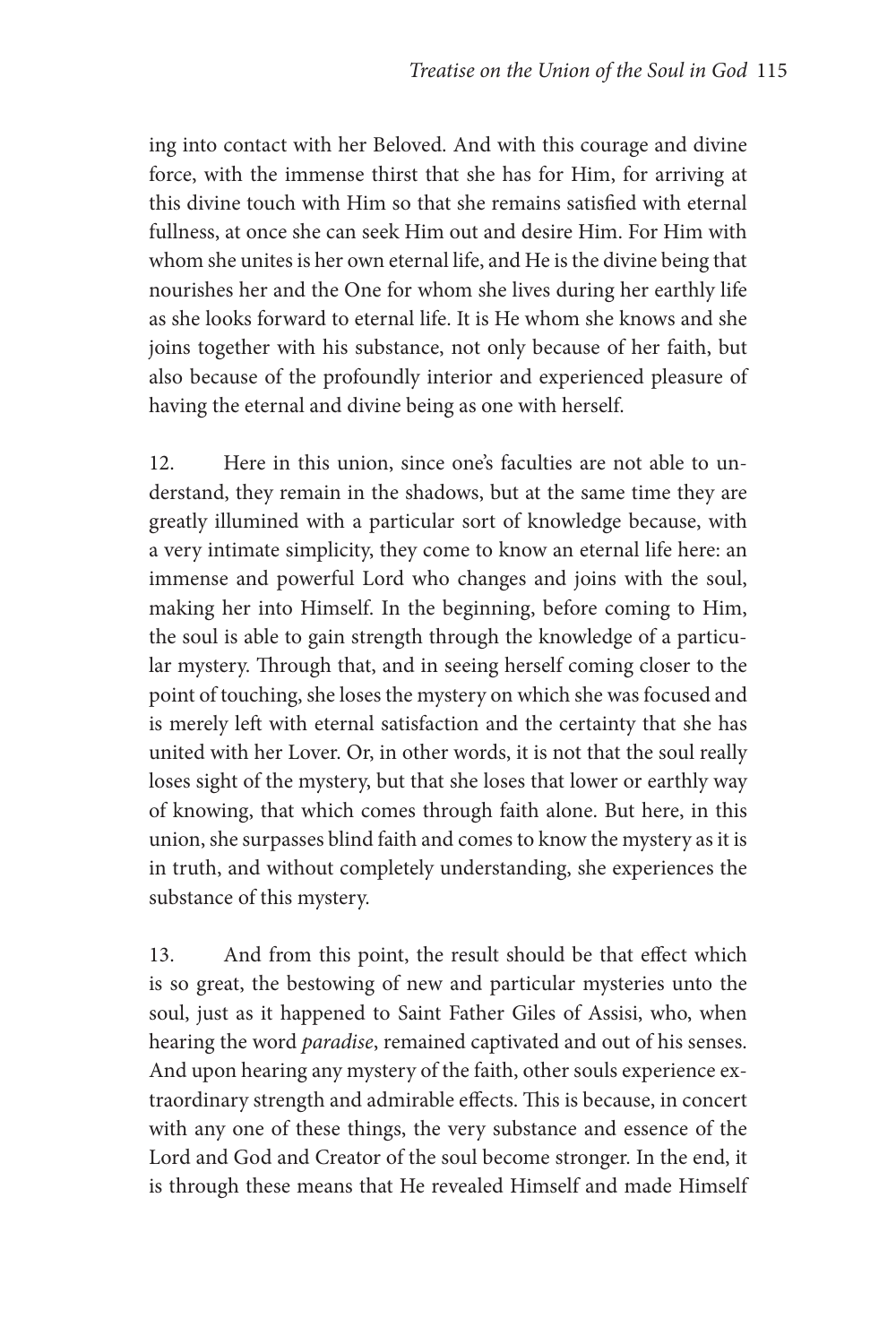known to his earthly creatures. And since truths are made in Him and by Him, they give way to this divine force, as something that is his.

14. But what is above all else is his very Self. And since this Self is communicated to the soul substantially and He makes contact with her and joins her with Himself, He Himself and his things are the cause of all that takes place there. Just as when a person loves another, that same person can create even more affection: with everything, any deed or anything that the enamored one hears of the other helps in igniting more affection for the beloved. And being who Our Most High God is, it is not surprising that with the union in Him, with the strength of love being so great, the soul is moved and transformed into the being of her Beloved, and this transformation in so strong and divine a being pulls it out of herself and leads her from the natural way of being to supernatural and divine operations. It is not surprising that, after this, anything or any work of this Lord can produce this effect. This happens since God raised the essence of the soul from his own nature, which is so apt and willing to unite, and the union is much more complete than mixing with water or fire or any other thing because these are concrete things, and the other things I speak of are spiritual things. This spiritual substance is so immense, so active, that with a single desire it created innumerable earthly creatures. And there is our spiritual substance, our soul, so similar to Him, yet not in force, not in power, not in greatness, not in the nature of his being and all the other infinite things in God, because there is a great difference between the eternal uncreated Creator without limit and an earthly creature, who in her smallness of being, is like nothing. In begetting his One and Only Son, who is all of the divine being, and proceeds from the Holy Spirit, which comes from both of Them, who are the same being, God could not make a thing like Himself, nor could there be anything more than one God and Lord. And knowing that these are fundamental points of our faith, the soul, like all earthly creatures, recognizes that she is nothing before this infinite being.

15. But God made the soul similar to Him in all these things: He made her spiritual, eternal, incomprehensible. As Saint Augustine says: there is no one who may know what this essence of the soul is,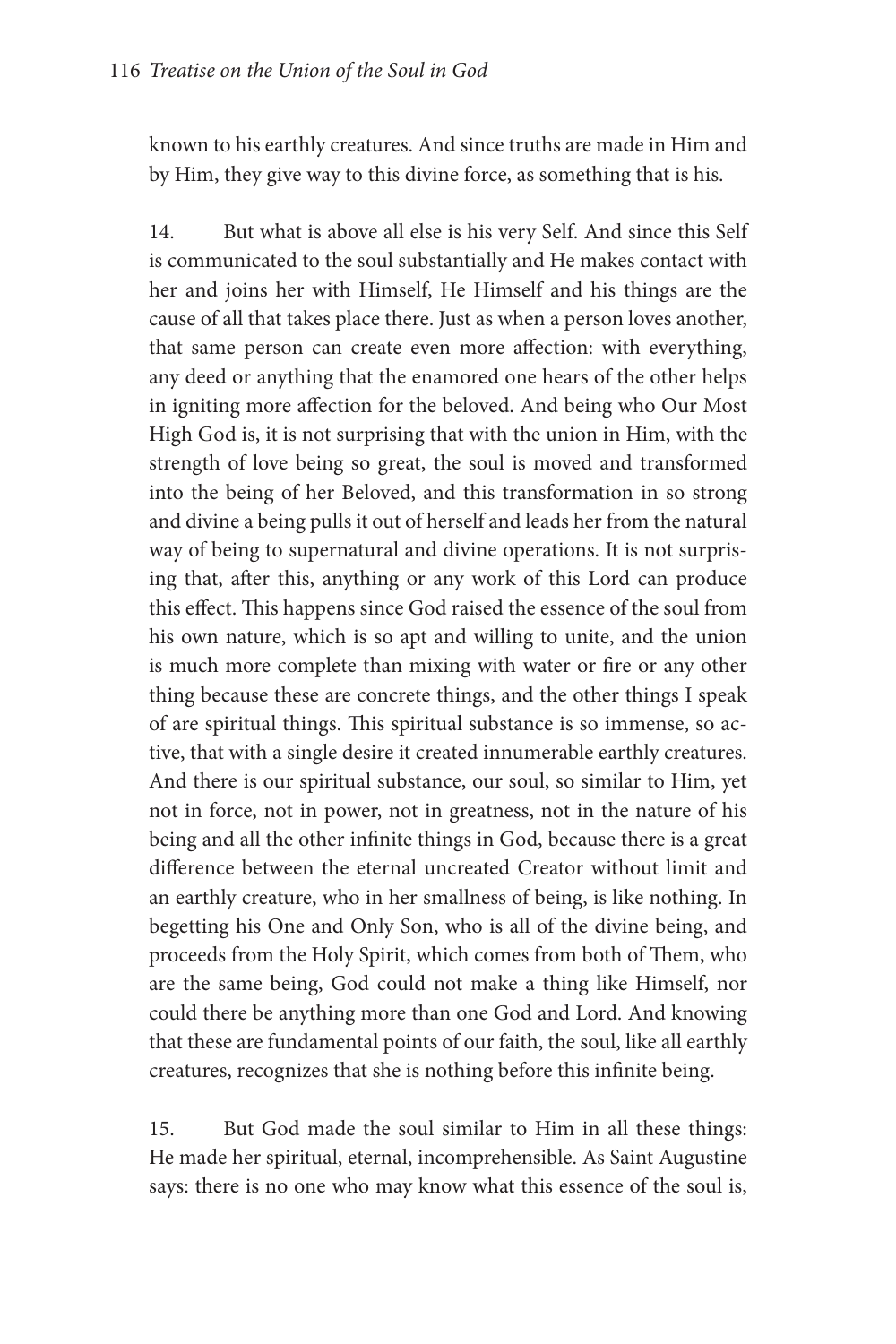1. Entre tantas saetas con que llaga (*Ms. Núm. 22. Arch. Carm. Vallad*.)

> Entre tantas saetas con que llaga mi corazón—fortuna que no queda lugar do nueva herida le suceda hace la del amor sensible llaga salud no busca el alma, que aunque haga por sanar de sus males cuanto pueda, tan dulce es el dolor que en ésta queda que aposta se la rompe y se la estraga. Mas tan secreta está que no parece y el mismo amor la va desconociendo resurtiéndole el tiro juntamente. Fortuna suspendida en esta fuente mira correr mi llanto, atribuyendo a Dios la causa, y no se ensoberbece.

## 2. ¿De qué me sirve, triste, que la aurora…? (*Ms. núm. 22*)

¿De qué me sirve, triste, que la aurora la oscura sombra de la noche ahuyente y que corriendo el sol al occidente venga la que las cosas descolora, si el dolor de ordinario en mi alma mora y agua en mis ojos hay continuamente porque no puede ver el Sol ardiente que el cielo empíreo alumbra y enamora? Venir tan disfrazado es más matarme cuando en el Sacramento se me ofrece, aunque la fe asegura es sin mudanza el mismo por quien vino y por quien muere, mas temiendo si me ama o me aborrece crece el dolor creciendo la esperanza.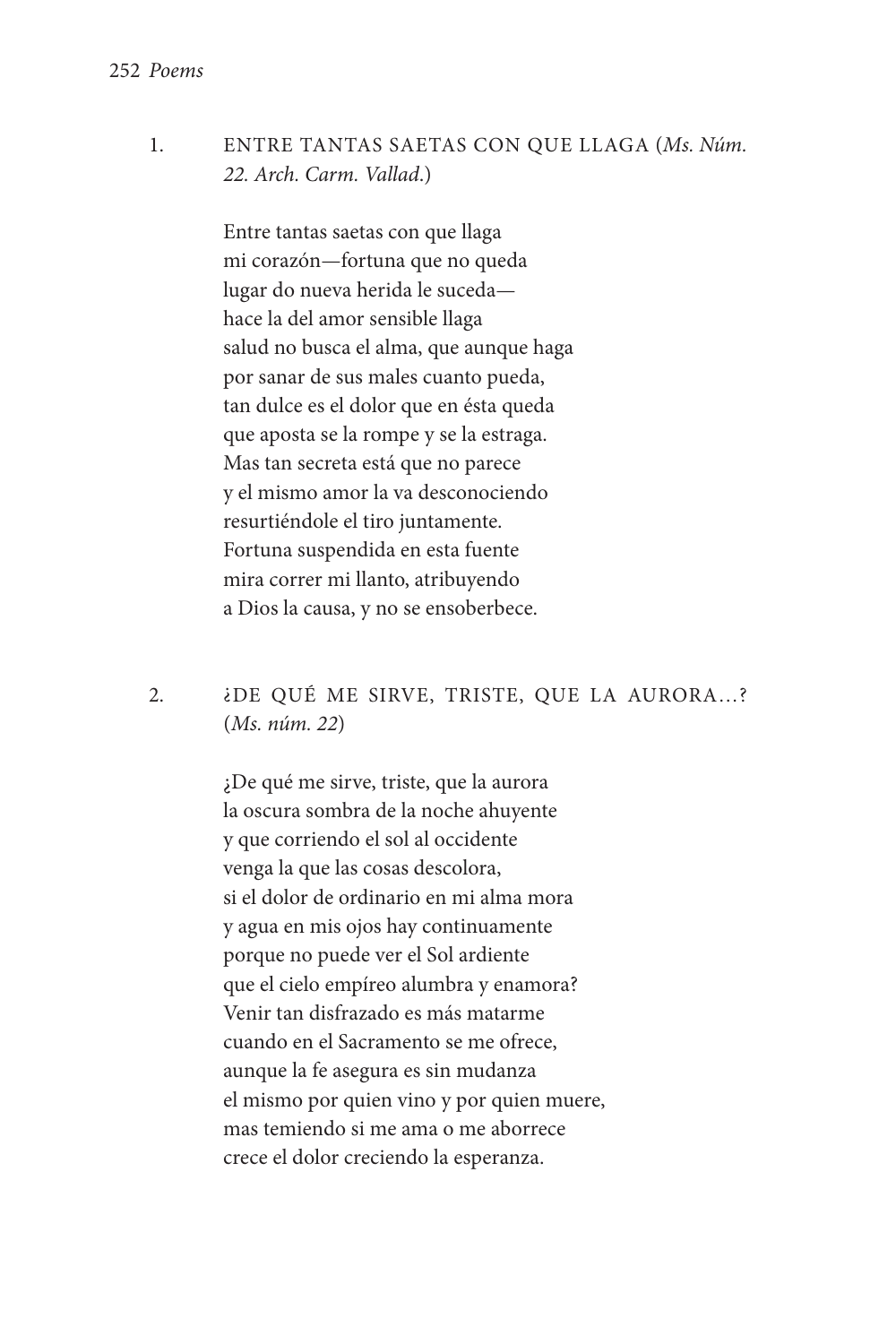#### 1. Among so many painful arrows

 Among so many arrows that bring pain to my heart—fortune that does not leave room for a fresh wound follows my soul, because of love, seeks no cure, though still able to heal itself; so sweet is the pain that remains, that it breaks itself and is ruined. But suffering so secret cannot be seen and the same love, unknowingly, at the same time repairs the damage. Fortune suspended in this fountain sees the flow of my tears, attributing to God the cause, and is not proud.

#### 2. Of what use to me in sadness is the dawn?

 What does it mean to sad me that the dawn puts to flight the dark shadow of night, and that the sun racing to the west fades the darkness in its path, if ordinary sorrow inhabits my soul and tears continually fill my eyes because I cannot see the fiery Sun that brightens and captivates heaven? to be so disguised kills me most when the heavenly Host is offered, yet my certain faith remains unchanged, the same for Him who came and died, but I fear whether he loves or abhors me, as sorrow rises, raising my hopes.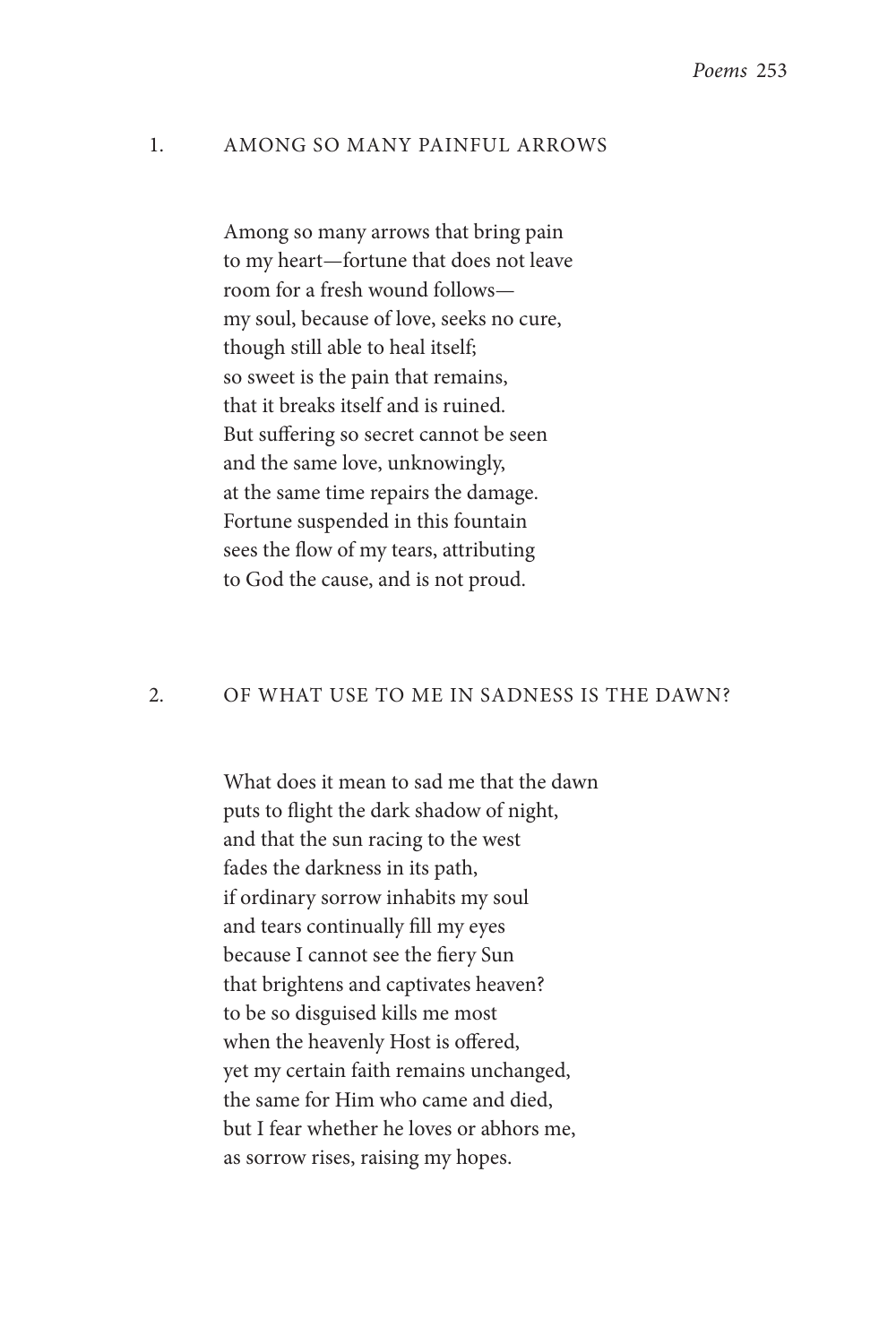3. Piadosa fuerza, vencimiento blando (*Ms. núm. 22*.)

> Piadosa fuerza, vencimiento blando, embebimiento y música suave, licor precioso, gusto que a Dios sabe, raíz insufrible, favorable mando, raíz que mi sustancia está animando, peregrina infusión y silbo grave, ciencia que de experiencia el alma sabe, fuego que en el crisol me está apurando, virtud, omnipotencia, envestimiento, tiniebla, noche oscura, bien amable, toque que vuelve loco al que es más cuerdo, silencio y pausa, luz, transcendimiento: ¿a quién iré que sus efectos hable, oh, dulce sueño, donde me recuerdo

### 4. Oh peregrino, hiende el alma mía (*Ms. núm. 22*.)

¡Oh peregrino, hiende el alma mía que sólo sin resabios ni recelos puedes matar mi sed, quitar mis duelos y convertir mi llanto en alegría! Pues eres tú mi luz, mi guarda y guía que tengo yo en la tierra y en los cielos, no quiero medios, no quiero consuelos, fuera de ti de todo me devía. En soledad, de todo enajenada, Desnuda de mi ser y de mi vida, para ser como fénix renovada en tu amorosa llama y encendida me arrojo, que si fuere allí quemada, seré cual salamandria renacida.